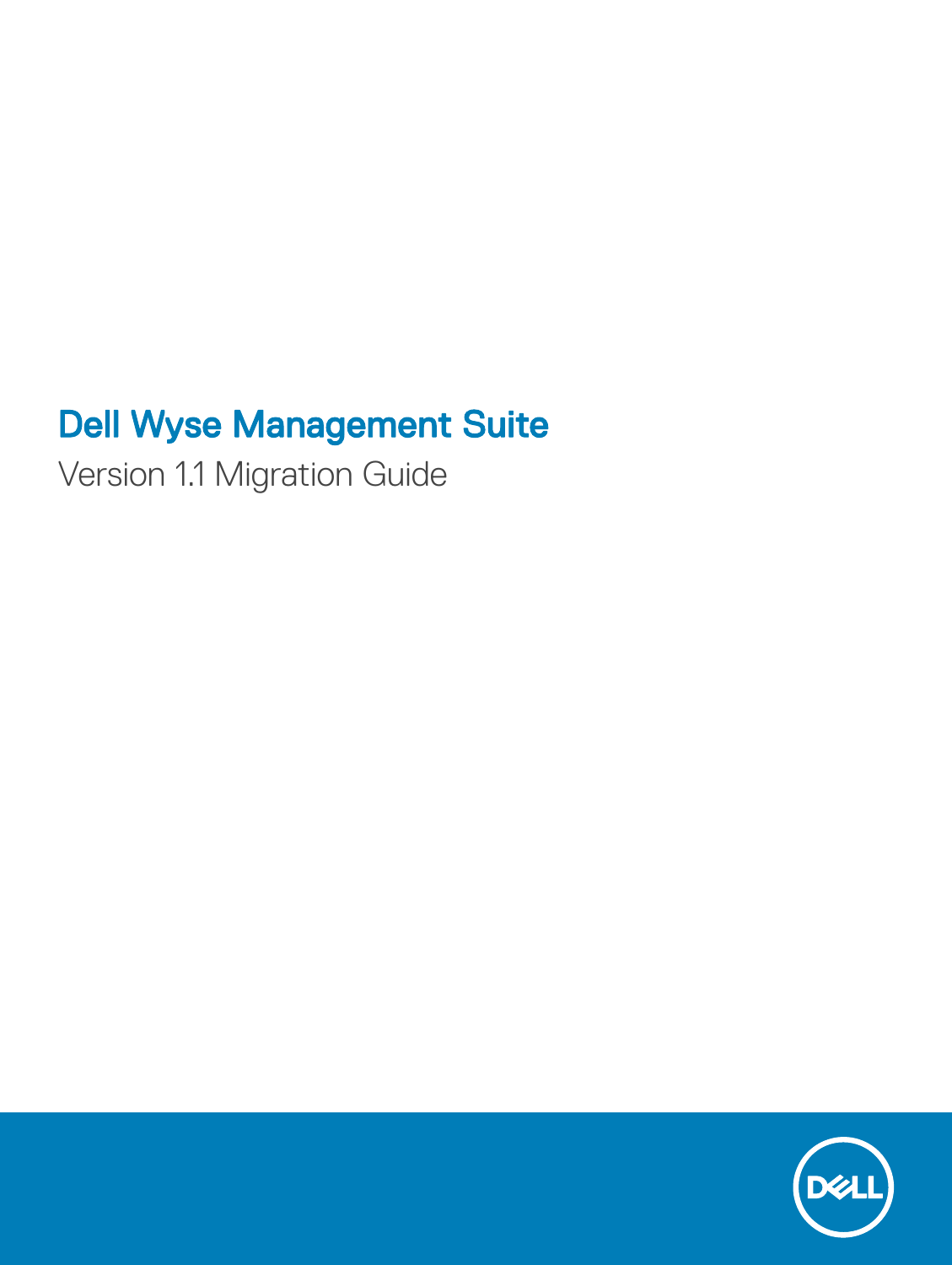### Notes, cautions, and warnings

- NOTE: A NOTE indicates important information that helps you make better use of your product.
- A CAUTION: A CAUTION indicates either potential damage to hardware or loss of data and tells you how to avoid the problem.
- MUARNING: A WARNING indicates a potential for property damage, personal injury, or death.

Copyright © 2017 Dell Inc. or its subsidiaries. All rights reserved. Dell, EMC, and other trademarks are trademarks of Dell Inc. or its subsidiaries. Other trademarks may be trademarks of their respective owners.

2017 - 10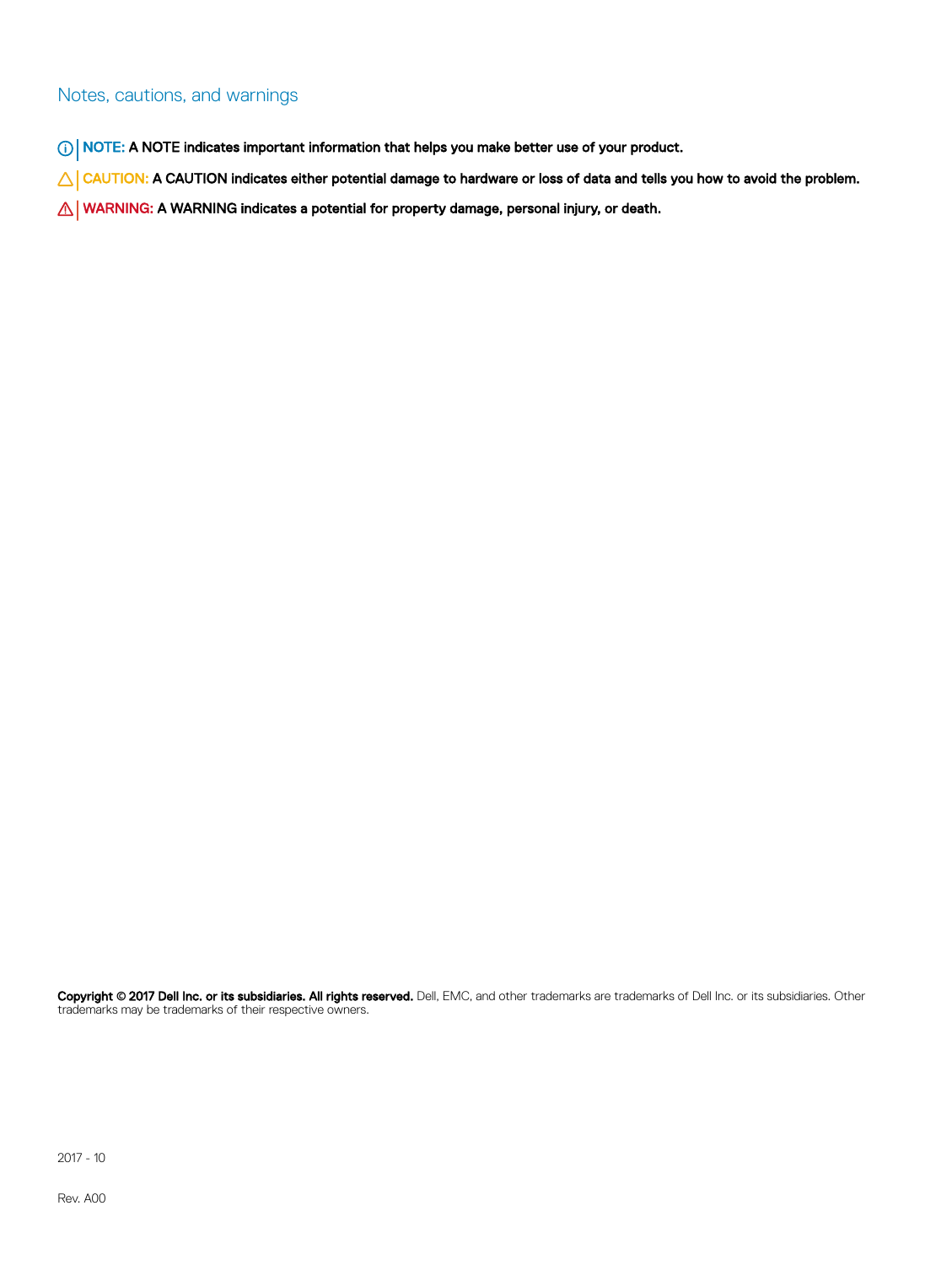# **Contents**

 $(\sim$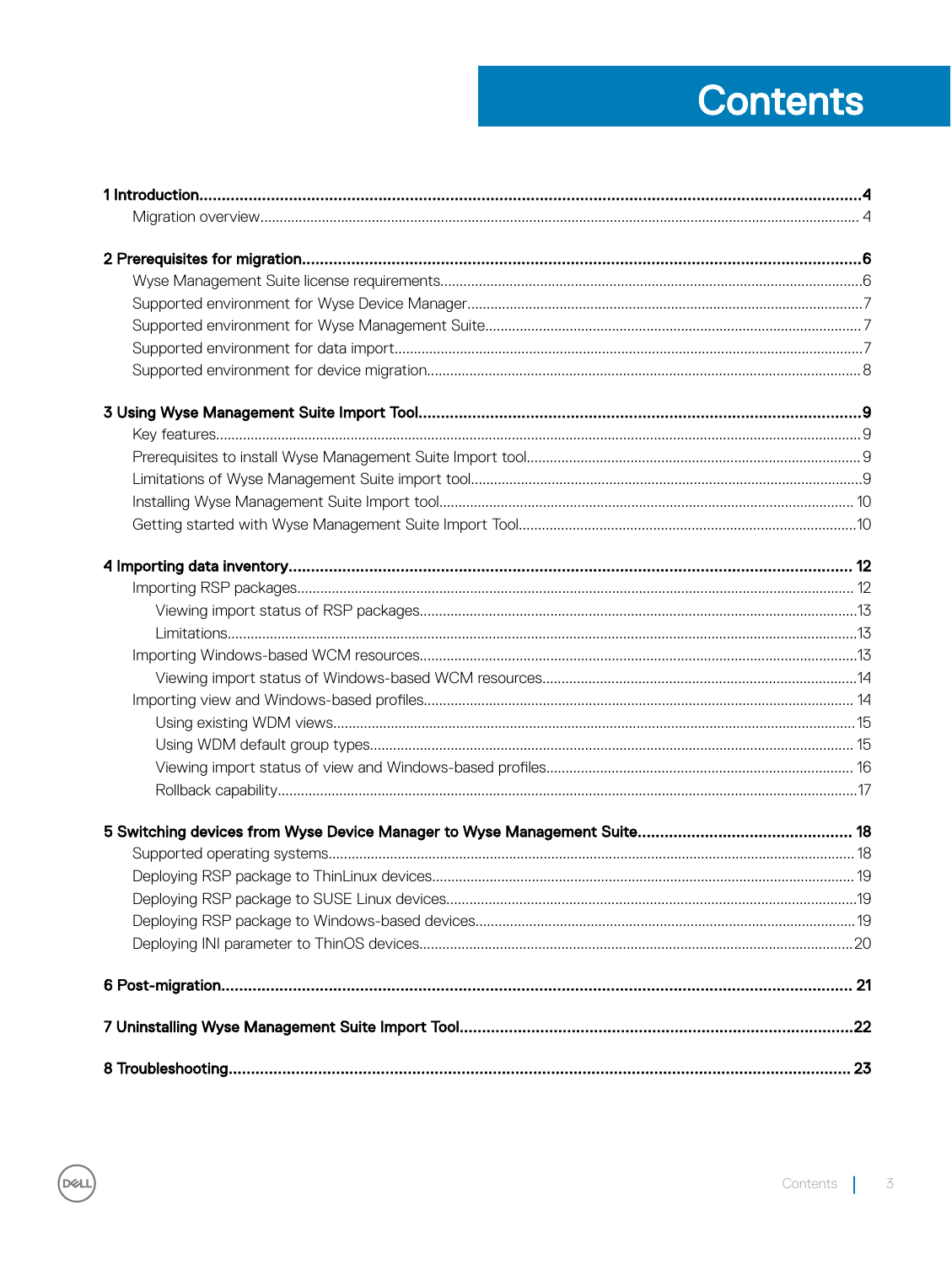# Introduction

1

<span id="page-3-0"></span>This guide contains instructions to migrate from Wyse Device Manager (WDM) to the Wyse Management Suite environment. The target audience for this guide is enterprise customers with administrator privileges. You must have knowledge about various thin client operating systems, Wyse Device Manager, cloud infrastructure, network technologies, file system permissions, and user authentication technologies.

Dell recommends that you migrate from WDM version 5.7.2 or later to the Wyse Management Suite version 1.1.

In this guide, data import refers to the process of importing data inventory from an existing WDM environment to a new Wyse Management Suite environment. Data inventory refers to the RSP packages, Windows-based Wyse Configuration Manager (WCM) resources, groups and device information available in a WDM view, and the Windows-based profiles.

### NOTE: Only wallpapers and Windows wireless profile resources can be imported from WDM.

After you import all data inventories to Wyse Management Suite, switch the devices from WDM to Wyse Management Suite.

#### $\cap$  NOTE: Any reference to Windows in this guide refers to the following operating systems:

- Windows Embedded Standard 7—32-bit
- Windows Embedded Standard 7 Professional—64-bit
- Windows Embedded 8 Standard—64-bit
- Windows 10 IoT Enterprise—64-bit

## Migration overview

The overall migration process includes the following tasks:

- 1 Review the migration requirements—see [Pre-requisites.](#page-5-0)
- 2 Review the license requirements—see [Wyse Management Suite license requirement.](#page-5-0)
- 3 Review the limitations before installing the import tool—see [Limitations.](#page-8-0)
- 4 Download and install the Wyse Management Suite Import Tool on your server operating system—see [Using Wyse Management Suite](#page-8-0) [Import Tool](#page-8-0).
- 5 Start the Wyse Management Suite Import Tool—see [Getting started with Wyse Management Suite Import Tool.](#page-9-0)
- 6 Import data inventories from Wyse Device Manager—see [Importing data inventory](#page-11-0).
	- Import RSP packages—see [Import RSP packages.](#page-11-0)
	- Import Windows-based WCM resources—see [Import Windows-based WCM resources.](#page-13-0)
	- Import view and Windows-based profiles—see Importing view and Windows-based profiles.
- 7 View import status and import pending or unsuccessful data inventory.
	- View import status of RSP packages—see [Viewing import status of RSP packages.](#page-12-0)
	- View import status of Windows-based WCM resources—see [Viewing import status of Windows-based WCM resources.](#page-13-0)
	- View import status of View and Windows-based profiles—see Viewing import status of View and Windows-based profiles.
- 8 Switch devices from WDM based on your thin client infrastructure—see [Switching devices from Wyse Device Manager to Wyse](#page-17-0) [Management Suite](#page-17-0).
	- Switch devices that run on Windows—see [Deploying RSP package to Windows-based devices](#page-18-0).
	- Switch devices that run on ThinLinux—see [Deploying RSP package to ThinLinux devices.](#page-18-0)
	- Switch devices that run on SUSE Linux Enterprise—see [Deploying RSP package to SUSE Linux devices.](#page-18-0)
	- Switch devices that run on ThinOS—see [Deploying INI parameter to ThinOS devices](#page-19-0).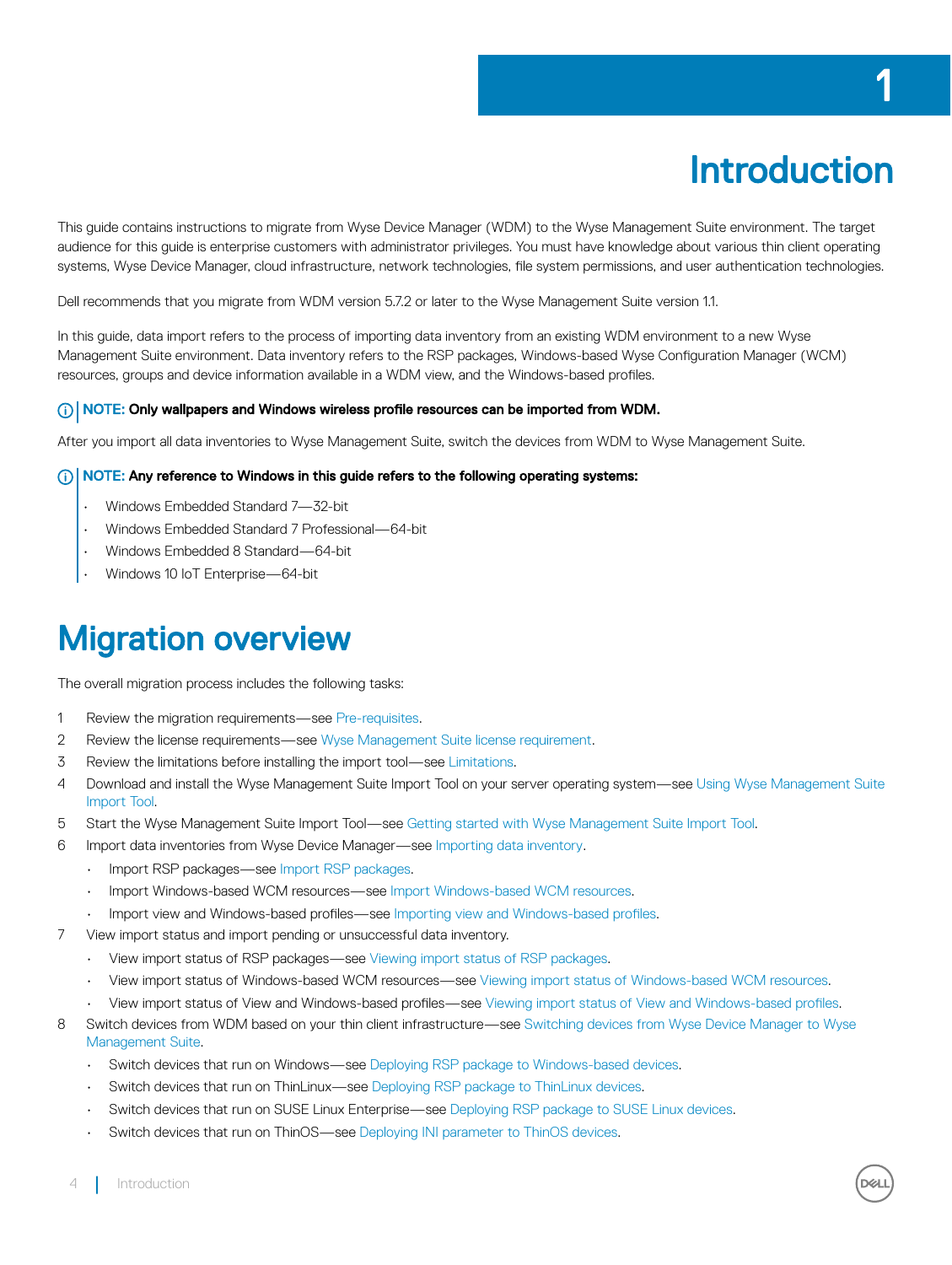9 Validate data imported from Wyse Device Manager to Wyse Management Suite—see [Post-migration](#page-20-0).

**D**<sup></sup>

10 (Optional) Uninstall the Wyse Management Suite Import Tool—see [Uninstalling Wyse Management Suite Import Tool.](#page-21-0)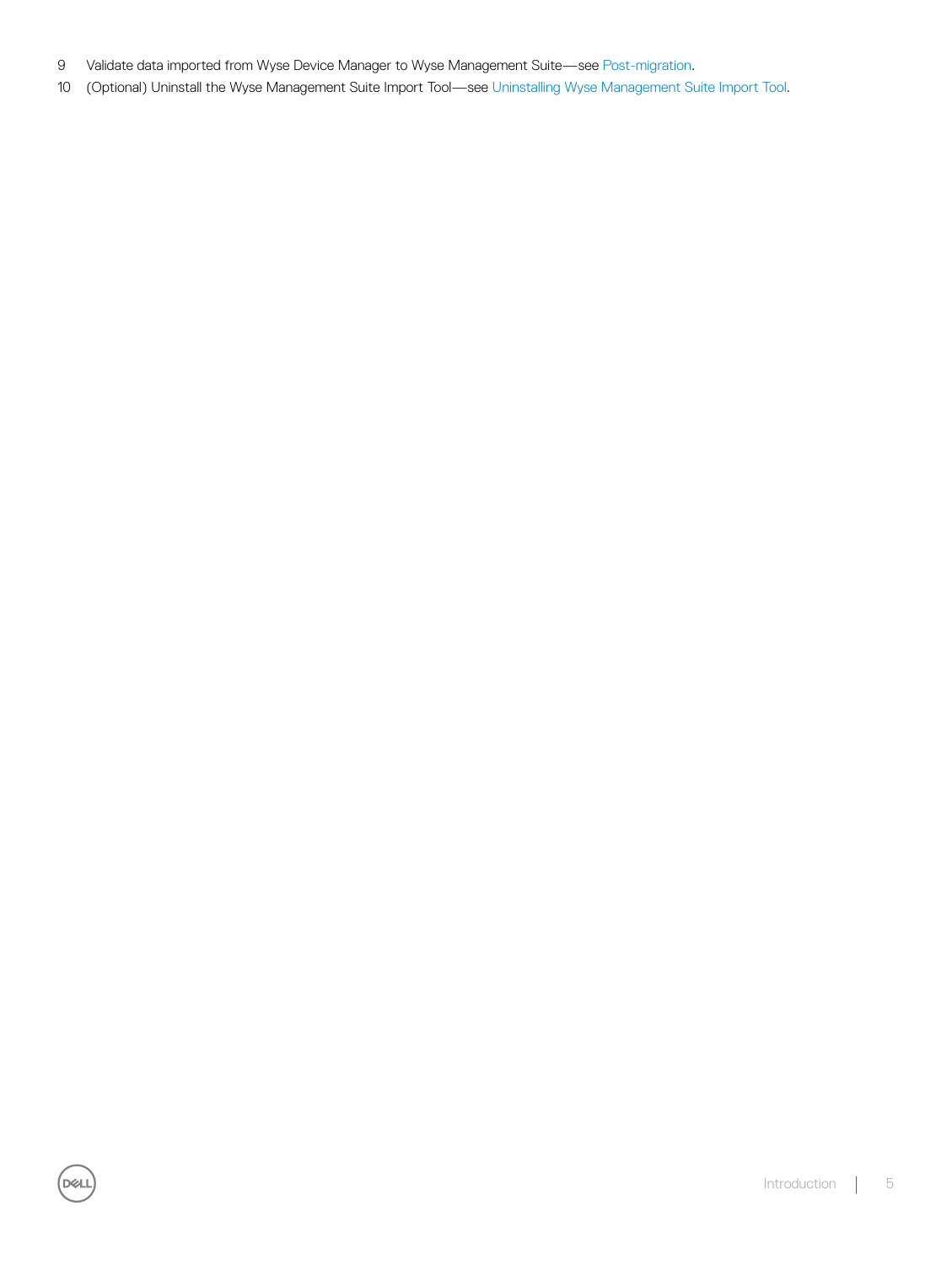# Prerequisites for migration

<span id="page-5-0"></span>Ensure that you meet the following migration requirements from Wyse Device Manager (WDM) and Wyse Management Suite:

### • Wyse Device Manager

- Migration to Wyse Management Suite is supported from WDM version 5.7.2 or later. If you are using an earlier version of WDM, then upgrade WDM to version 5.7.2 or later.
- WDM enterprise edition must be installed on your network.
- Scheduled jobs or tasks in WDM must not be in progress state.

#### • Wyse Management Suite

- Wyse Management Suite version 1.1 must be installed. You cannot migrate from WDM to Wyse Management Suite version 1.0.
- Single tenant is required to import views and Windows-based profiles. Multi-tenant is not supported.
- Tenant must not have user created groups and devices.
- Tenant must have a pro license.

#### $\textcircled{\tiny{1}}$  NOTE: Pro license is a paid license to access the enterprise version of Wyse management suite for thin clients, IoT edge gateways, and embedded box PCs.

- Wyse Management Suite local repository must contain the same disk space (or more) as Wyse Device Manager to import the RSP packages. Remote repository is not supported.
- Wyse Management Suite must contain equal number of device licenses (or more) as Wyse Device Manager.

#### Topics:

- Wyse Management Suite license requirements
- [Supported environment for Wyse Device Manager](#page-6-0)
- [Supported environment for Wyse Management Suite](#page-6-0)
- [Supported environment for data import](#page-6-0)
- [Supported environment for device migration](#page-7-0)

## Wyse Management Suite license requirements

Before you import data, the Wyse Management Suite Import tool checks the Wyse Management Suite license. Wyse Management Suite server verifies the expiration date based on the license category and private cloud installation type. Ensure that you have the proper license to perform the migration activity.

The Wyse Management Suite Import tool proceeds with the migration in the following scenarios:

- Private cloud installed with a Pro license, and the thin client license is active.
- Private cloud installed with a Pro license, and the thin client license has expired.
- Private cloud installed with a Pro trial license, and the thin client trial license has not expired.

The Wyse Management Suite Import tool stops the migration in the following scenarios:

- Private cloud installed with a Standard license.
- Private cloud installed with a Pro trial license, and the thin client trial license has expired.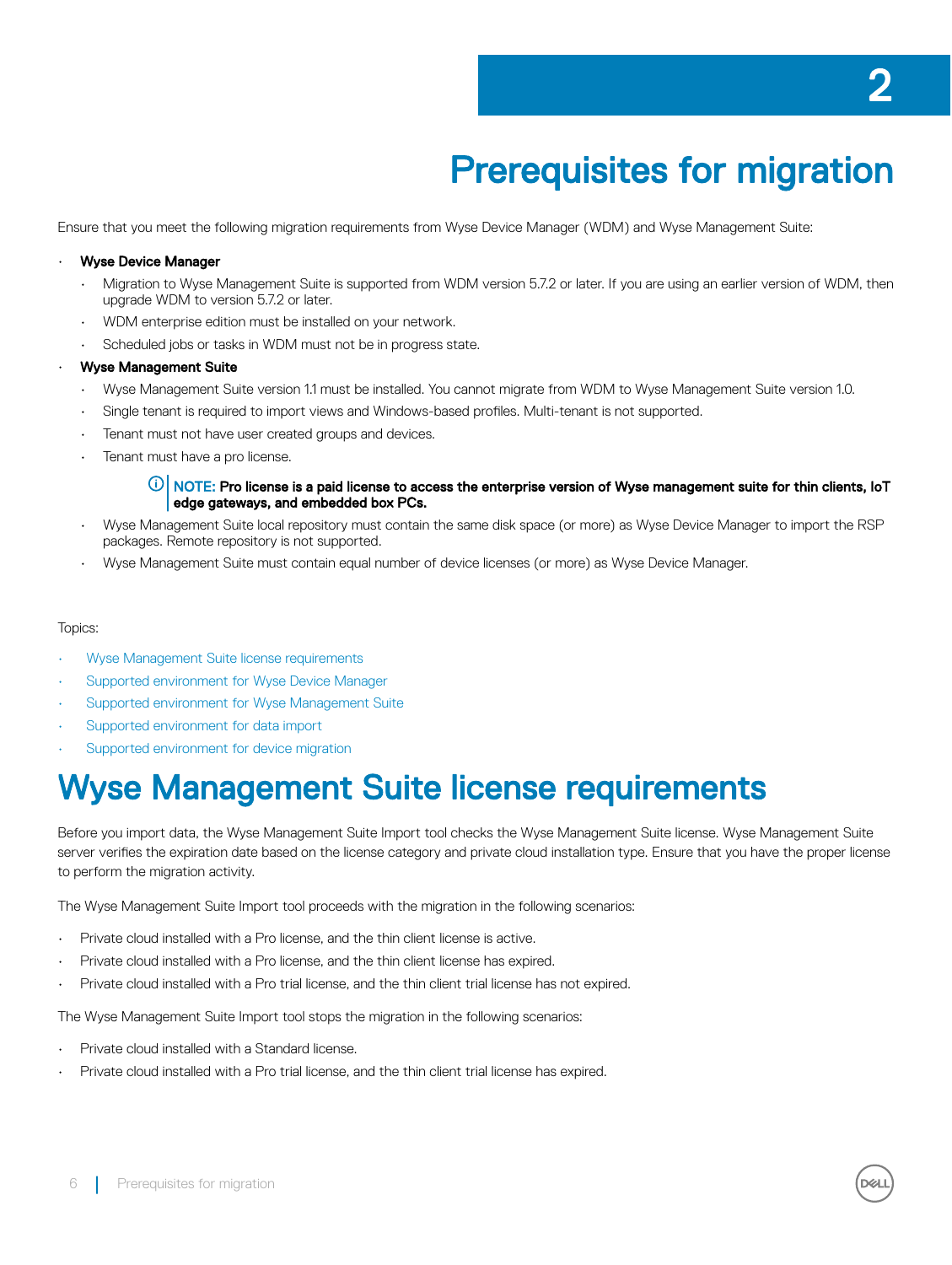# <span id="page-6-0"></span>Supported environment for Wyse Device Manager

### Table 1. Supported environment for Wyse Device Manager

| Operating system<br><b>Database</b> |                                                         | <b>Wyse Device Manager</b> |                                                |                                             |
|-------------------------------------|---------------------------------------------------------|----------------------------|------------------------------------------------|---------------------------------------------|
|                                     | Windows Server 2008 R2 SP1<br><b>Enterprise Edition</b> |                            | Microsoft SQL Server 2014<br>Express           | Wyse Device Manager version 5.7.2 and later |
|                                     | Windows Server 2012 Standard                            |                            | Microsoft SQL Server 2012                      |                                             |
|                                     | <b>Edition</b>                                          | $\bullet$                  | Microsoft SQL Server 2012                      |                                             |
|                                     | Windows Server 2012 R2 Standard                         |                            | Enterprise for High Availability               |                                             |
|                                     | Edition                                                 |                            | Microsoft SQL Server 2008 R2-                  |                                             |
|                                     | Windows 7 Enterprise SP1 32-bit                         |                            | English                                        |                                             |
|                                     | Windows 7 Enterprise SP1 64-bit                         |                            | Microsoft SQL Server 2008<br>Enterprise 32-bit |                                             |

## Supported environment for Wyse Management Suite

#### Table 2. Supported environment for Wyse Management Suite

| Operating system                              | Wyse Management Suite      |
|-----------------------------------------------|----------------------------|
| Windows Server 2012 R2<br>Windows Server 2016 | Wyse Management Suite v1.1 |

## Supported environment for data import

#### Table 3. Data migration

**D**<sup></sup>

| Data                      | <b>Wyse Device Manager</b><br>(WDM)                                 | <b>Wyse Management Suite</b>                                                                                                                | Supported platform                                                          | <b>Additional information</b>                                                                                  |
|---------------------------|---------------------------------------------------------------------|---------------------------------------------------------------------------------------------------------------------------------------------|-----------------------------------------------------------------------------|----------------------------------------------------------------------------------------------------------------|
| Image packages            | Packages present in the<br><b>Images</b> category.                  | Image packages are moved to the<br>OSImages/valid folder in the local<br>repository.                                                        | Windows Embedded<br>Standard, Windows<br>10 IoT Enterprise and<br>ThinLinux | Raw packages are moved to<br>the rspPackages/valid folder<br>in the Wyse Management<br>Suite local repository. |
| Application<br>packages   | Packages present in the<br><b>Other Packages category.</b>          | Application packages are moved<br>to the rspPackages/valid folder in<br>the local repository.                                               | Windows Embedded<br>Standard, Windows<br>10 IoT Enterprise and<br>ThinLinux | None                                                                                                           |
| Configuration<br>packages | Packages present in the<br><b>Device Configuration</b><br>category. | Configuration packages are<br>moved to Wyse Management<br>Suite as profiles wherein you must<br>assign configuration packages to<br>groups. | Windows Embedded<br>Standard and<br>Windows 10 IoT<br>Enterprise            | None                                                                                                           |
| Default<br>packages       | Packages marked for agent<br>upgrade, and boot agent<br>upgrade.    | Not migrated.                                                                                                                               | None                                                                        | Wyse Management Suite<br>includes the default agent<br>update packages.                                        |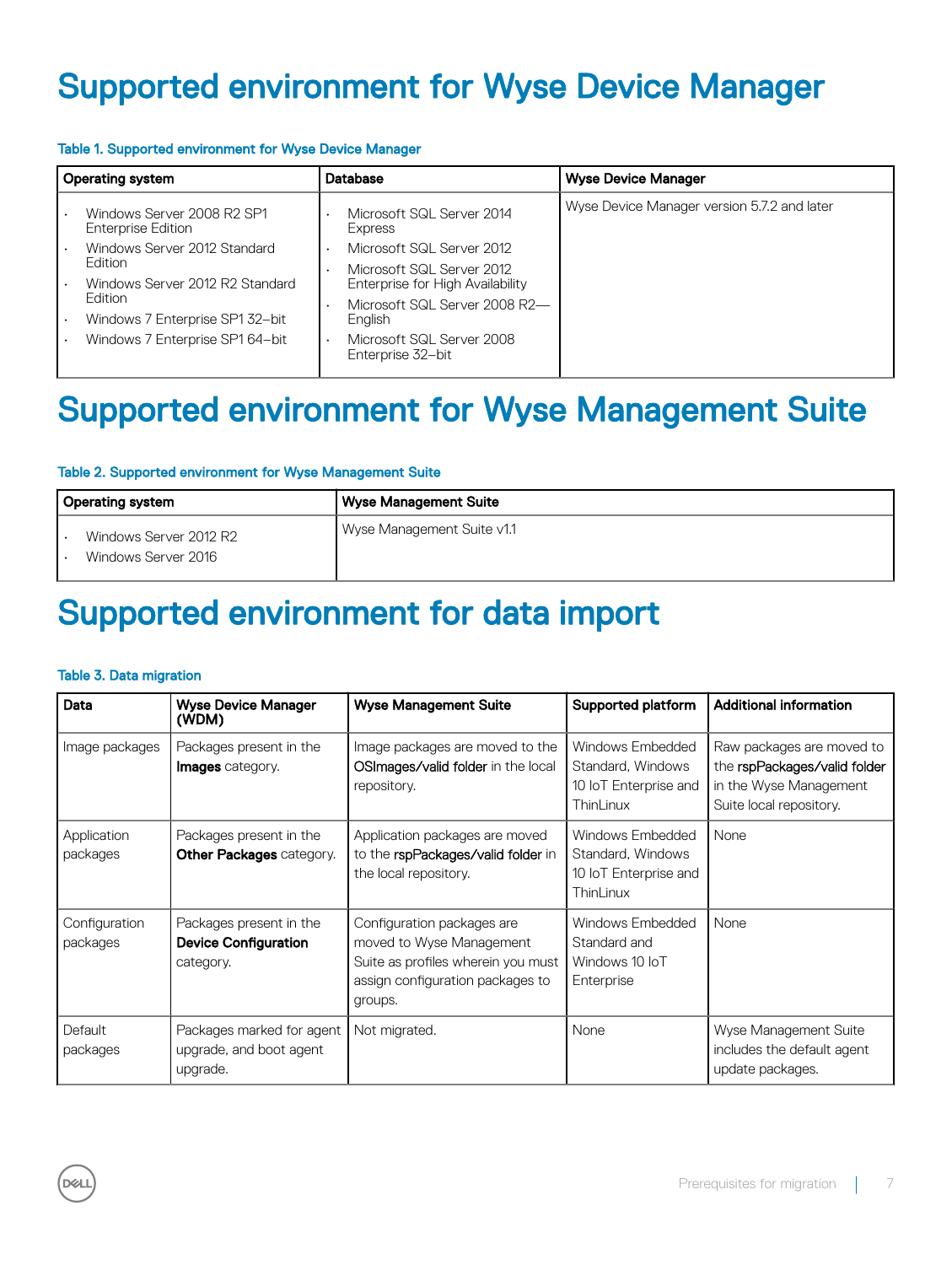<span id="page-7-0"></span>

| Data                                     | <b>Wyse Device Manager</b><br>(WDM)                                | <b>Wyse Management Suite</b>                                       | Supported platform                                               | <b>Additional information</b>                                                |
|------------------------------------------|--------------------------------------------------------------------|--------------------------------------------------------------------|------------------------------------------------------------------|------------------------------------------------------------------------------|
| Profile                                  | Device configuration profile<br>pushed through Profile<br>Manager. | Profiles are moved in the<br>configuration policy.                 | Windows Embedded<br>Standard and<br>Windows 10 IoT<br>Enterprise | Remote connections for<br>vWorkspace cannot be<br>migrated.                  |
| Resources<br>associated with<br>profiles | Wallpaper and Windows<br>wireless profile.                         | Resources are moved to the data<br>folder in the local repository. | Windows Embedded<br>Standard and<br>Windows 10 IoT<br>Enterprise | EULA and logo are not<br>applicable for Windows-<br>based operating systems. |

# Supported environment for device migration

### Table 4. Device migration

| Device operating system                                                                                                                                                                          | <b>Supported in Wyse</b><br><b>Device Manager</b><br>(WDM) | <b>Supported in Wyse</b><br><b>Management Suite</b> | Migrated from WDM to<br><b>Wyse Management Suite</b>                     |
|--------------------------------------------------------------------------------------------------------------------------------------------------------------------------------------------------|------------------------------------------------------------|-----------------------------------------------------|--------------------------------------------------------------------------|
| Windows Embedded Standard 2009<br>$\ddot{\phantom{0}}$<br>Windows XP Embedded<br>Windows CE                                                                                                      | Yes                                                        | <b>No</b>                                           | <b>No</b>                                                                |
| Windows Embedded Standard 7-32-bit<br>۰<br>Windows Embedded Standard 7 Professional-<br>64-bit<br>Windows Embedded 8 Standard—64-bit<br>$\ddot{\phantom{0}}$<br>Windows 10 IoT Enterprise-64-bit | Yes                                                        | Yes                                                 | Yes                                                                      |
| Windows Embedded 8 Standard (32-bit)                                                                                                                                                             | Yes                                                        | <b>No</b>                                           | <b>No</b>                                                                |
| SUSE Linux Enterprise 11 SP1                                                                                                                                                                     | Yes                                                        | <b>No</b>                                           | <b>No</b>                                                                |
| SUSE Linux Enterprise 11 SP2                                                                                                                                                                     | Yes                                                        | <b>No</b>                                           | Yes. Upgrade the device to<br>SUSE Linux Enterprise 11<br>SP3 using WDM. |
| SUSE Linux Enterprise 11 SP3                                                                                                                                                                     | Yes                                                        | Yes                                                 | Yes                                                                      |
| ThinOS<br>٠<br>ThinOS PC-over-IP (PCoIP)<br>ThinOS Lite                                                                                                                                          | Yes                                                        | Yes                                                 | Yes                                                                      |
| ThinLinux                                                                                                                                                                                        | Yes                                                        | Yes                                                 | Yes                                                                      |
| Teradici 4.x                                                                                                                                                                                     | Yes                                                        | <b>No</b>                                           | <b>No</b>                                                                |
| Teradici 5.x                                                                                                                                                                                     | Yes                                                        | <b>No</b>                                           | <b>No</b>                                                                |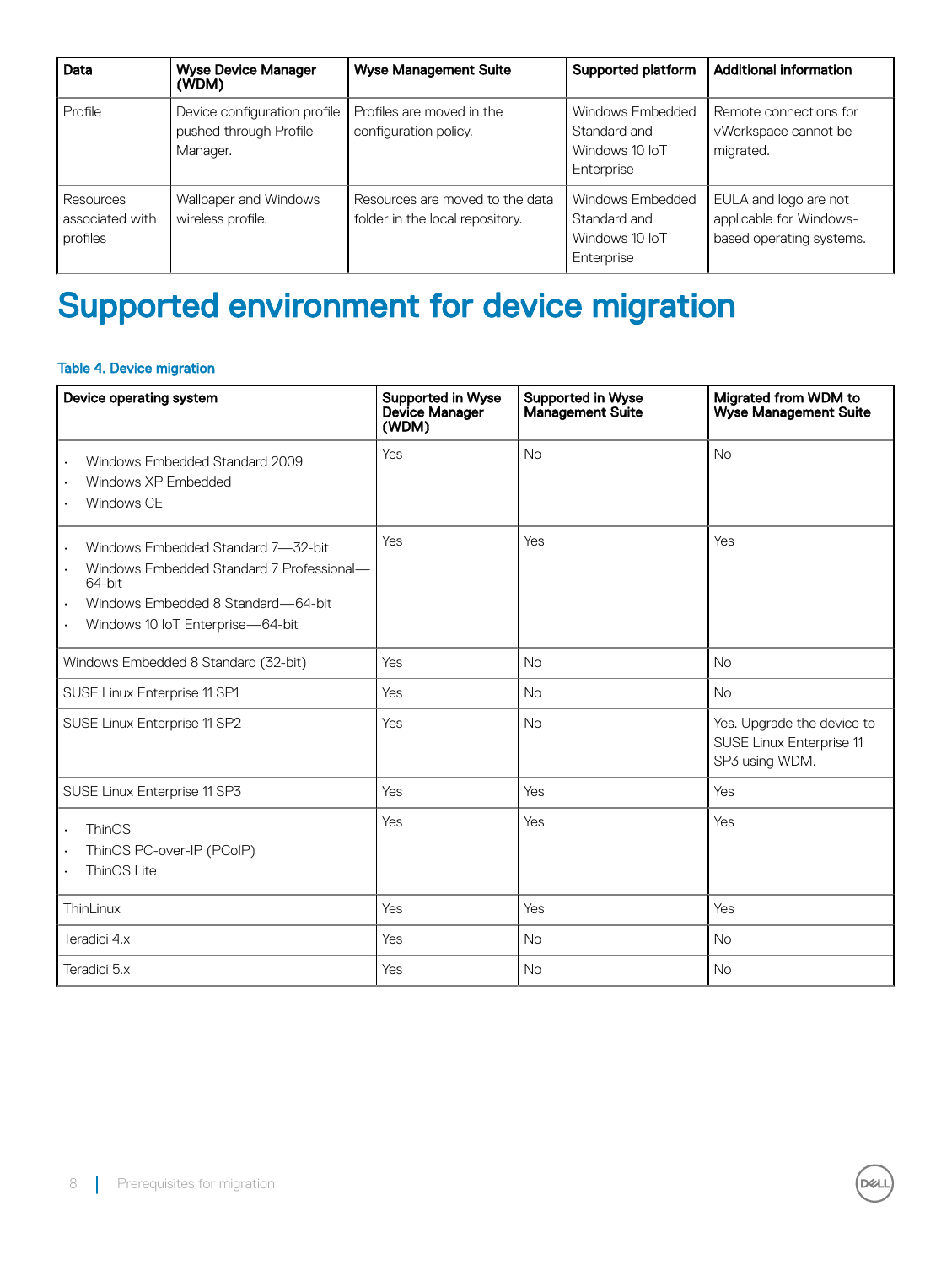# <span id="page-8-0"></span>Using Wyse Management Suite Import Tool

Wyse Management Suite Import Tool provides a solution to help administrators import the data from Wyse Device Manager (WDM) to Wyse Management Suite. This tool enables you to import RSP packages, Windows-based WCM resources, groups and device information in WDM views, and Windows-based profiles.

### Topics:

- **Key features**
- Prerequisites to install Wyse Management Suite Import tool
- Limitations of Wyse Management Suite import tool
- [Installing Wyse Management Suite Import tool](#page-9-0)
- [Getting started with Wyse Management Suite Import Tool](#page-9-0)

# Key features

Wyse Management Suite Import tool has the following key features:

- A user interface that enables you to import data from Wyse Device Manager (WDM) to Wyse Management Suite.
- Ability to import up to 50,000 devices from WDM.
- Ability to import up to 100 GB packages from WDM.
- Ability to import up to 1,500 groups from WDM.
- Ability to import devices using an existing view or default group types from WDM.
- Ability to view the group level hierarchy, configuration, and devices in a preview window. The preview window provides information about how the topology and configurations are assigned to Wyse Management Suite.
- Ability to view the import status of the data.
- Rollback capability to remove all the groups, devices, and Windows-based profiles imported to the Wyse Management Suite.
- Supports HTTP/HTTPS and FTP protocols to import packages and resources from WDM.
- Supports Windows and SQL authentication to connect to WDM.

## Prerequisites to install Wyse Management Suite Import tool

You can install Wyse Management Suite Import tool on any system that meets the server operating system and disk space requirements.

- A minimum free disk space of 2 GB is available.
- Microsoft .Net Framework 4.5 is installed.

The following are the supported server operating systems:

- Windows Server 2012 R2
- Windows Server 2016

# Limitations of Wyse Management Suite import tool

The following are the limitations of the Wyse Management Suite import tool: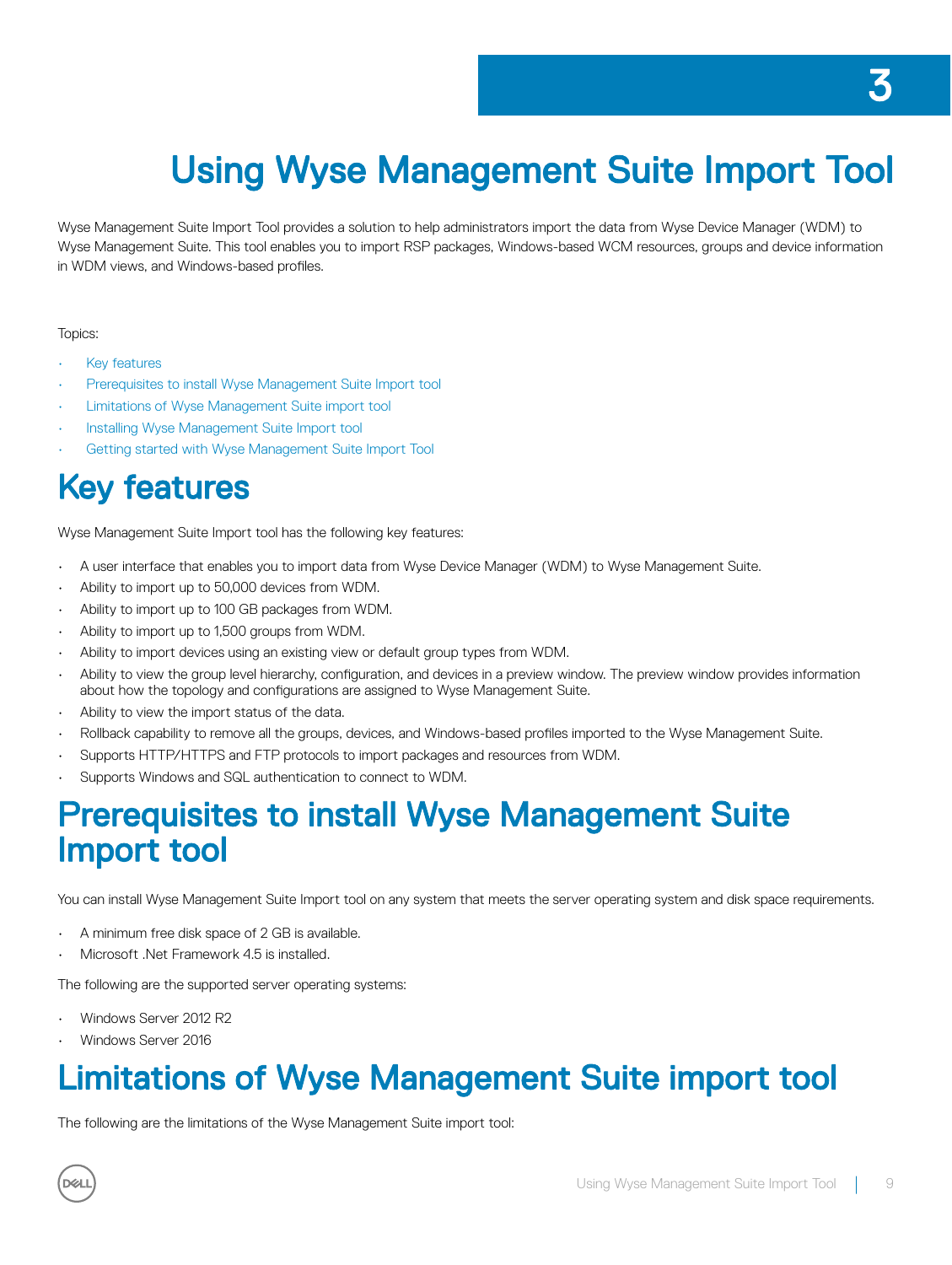- <span id="page-9-0"></span>Only Windows-based profiles in JSON format from Wyse Configuration Manager (WCM) can be imported. You cannot import ThinOS and ThinLinux WCM profiles.
- Only Windows-based wireless profiles in XML format from WCM can be imported.
- Scheduled jobs from Wyse Device Manager (WDM) cannot be imported.
- When verifying the licenses, the import tool does not filter the unsupported devices in the Wyse Management Suite. The tool checks the license based on the total license subscriptions available in Wyse Management Suite and the total devices to be imported from W<sub>DM</sub>

# Installing Wyse Management Suite Import tool

To install the Wyse Management Suite Import tool:

- 1 Sign into [Dell Digital Locker,](https://www.dell.com/support/software/us/en/4) and download the Wyse Management Suite Import Tool installer on your server operating system.
- 2 Extract the contents of the installer.
- 3 Run the **WMS\_Import\_Tool.exe** file.

A welcome screen is displayed.

NOTE: If you are not running the Wyse Management Suite Import Tool installer on a supported server operating system, then the installer displays the following message:

WMS Import Tool does not support this version of the operating system, installation aborts now.

To resolve this issue, install the supported server operating system and then continue with the import tool installation.

4 To read the license agreements, click the **Dell End User License Agreement** link.

### 5 Click **Next**.

The default installation path—<Program Files>\Dell\WMS\ImportTool—is displayed.

- 6 Click **Browse** if you want to select a custom installation path.
- 7 Click **Next**.

The installer checks if .NET Framework 4.5 is installed. If the framework is not installed, then .NET Framework 4.5 is installed in silent mode. After installation is complete, the **Installation Complete** screen is displayed. A shortcut icon to launch Wyse Management Suite Import Tool is created on the server desktop.

8 Click Launch.

## Getting started with Wyse Management Suite Import Tool

1 Launch the Wyse Management Suite Import tool.

 $\circled{0}$  NOTE: The master repository of Wyse device Manager (WDM) is used during the import process, and it must be configured for HTTP/HTTPS or FTP. Common Internet File System (CIFS) protocol is not supported.

2 In the **Server\DBname for SQL Express** field, enter the IP address or host name of the WDM server that you have configured. If the WDM database is created on the Microsoft SQL Server, then enter only the server name. If the WDM database is created on Microsoft SQL Server Express, then enter the server name and the database instance name.

### For example, VM\RapportDB.

If the WDM database is created on the Microsoft SQL Server, and configured with a custom port, then enter the server name followed by the custom port number separated by a comma or a colon. For example, 10.0.0.411,12345 or 10.0.0.411:12345, where 10.0.0.411 is the WDM server IP address, and 12345 is the custom port number.

If the WDM database is created on the Microsoft SQL Server Express, and configured with a custom port, then enter the server name followed by the custom port separated by a comma or a colon. For example, 10.0.0.411\rapport,12345 or 10.0.0.411\rapport:12345, where 10.0.0.411 is the WDM Server IP address, rapport is the database name, and 12345 is the custom port number.

 $\textcircled{1}$  NOTE: If you are using the import tool for the first time on the server operating system where WDM is installed, then the WDM server URL is populated in the Wyse Device Manager Server URL field automatically. If you modify the WDM server information on the login screen, the WDM server URL is not populated on the login screen.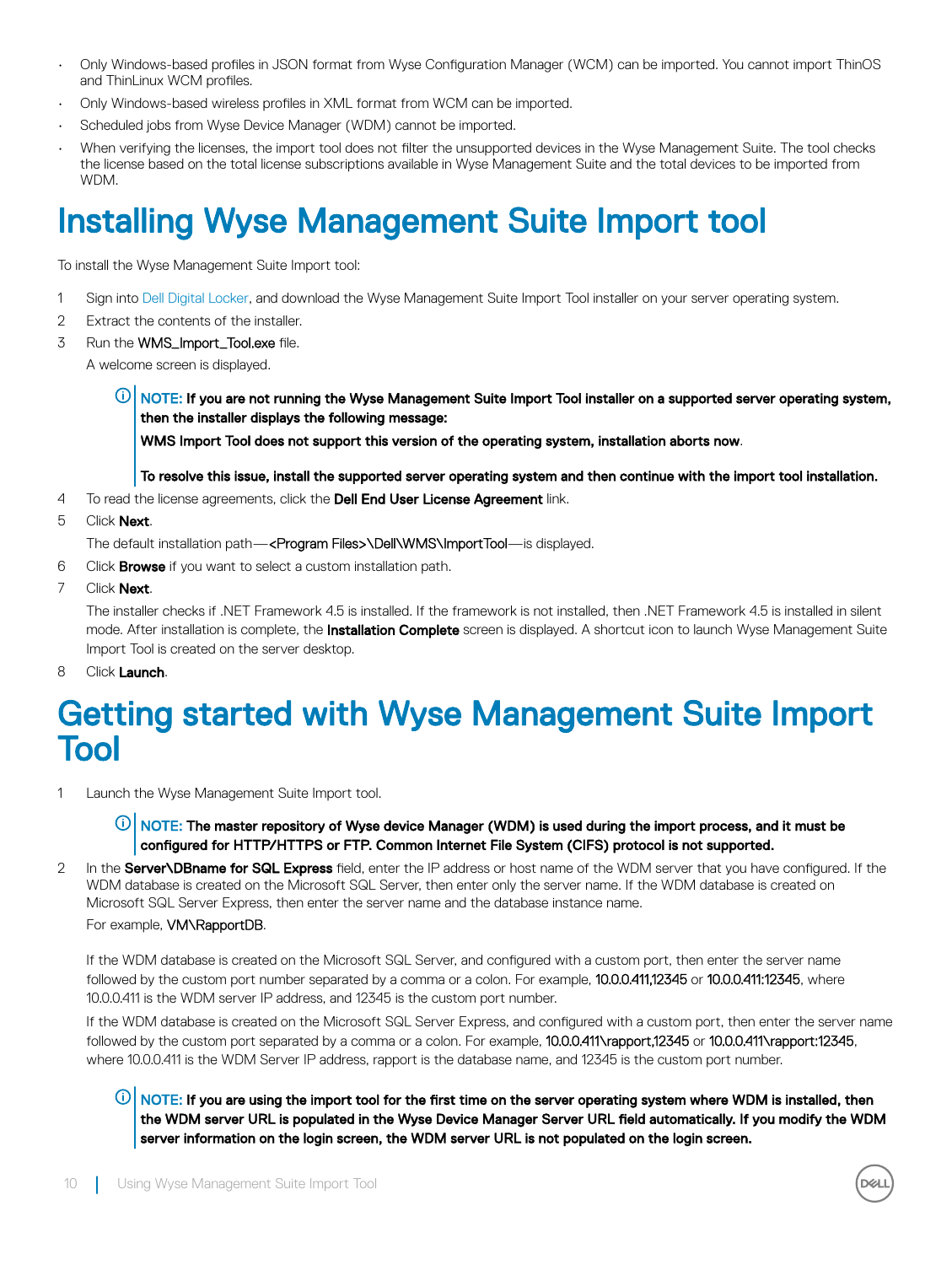- $3$  In the **Username** field, enter the user name to log in to the WDM database.
- 4 In the Password field, enter the password to access the WDM database.

### $\circled{0}$  NOTE: The import tool validates the credentials with the credentials stored in the WDM database.

- 5 Select the Use Windows Authentication check box if you want to connect using Windows authentication instead of SQL authentication. If this check box is selected, then the user name and password fields are disabled. Windows authentication works in same domain or different domain if trusted connection is enabled between two domains. However, you must log in to the system using an account that is already added as user in a remote database.
- 6 In the WMS Server URL field, enter the IP address or host name of the Wyse Management Suite server that you have configured.

 $\odot$  NOTE: If the Wyse Management Suite server is configured on a different port other than 443, then you must enter the port number with the server address. For example, https://10.0.0.444:567, where 567 is the custom port number.

- 7 In the **Admin Username** field, enter the administrator user name to log in to the Wyse Management Suite server.
- For example, admin@dell.com.
- 8 In the **Admin Password** field, enter the administrator password to access the Wyse Management Suite server.
- 9 Click **Connect** to authenticate the credentials.

The **Wyse Device Manager Import task** screen is displayed.

### $\odot$  NOTE: If you have entered the wrong credentials, or if you do not meet the license requirements, or if the import tool is unable to connect to the WDM server, WDM database, WDM repository or Wyse Management Suite server, then an error message is displayed.

The import tool saves the information—except passwords—that you have entered in the login screen at C:\\ProgramData\WMS-Import \WMSMigrationInfo.json. The error logs are saved to the C:\\ProgramData\WMS-Import folder.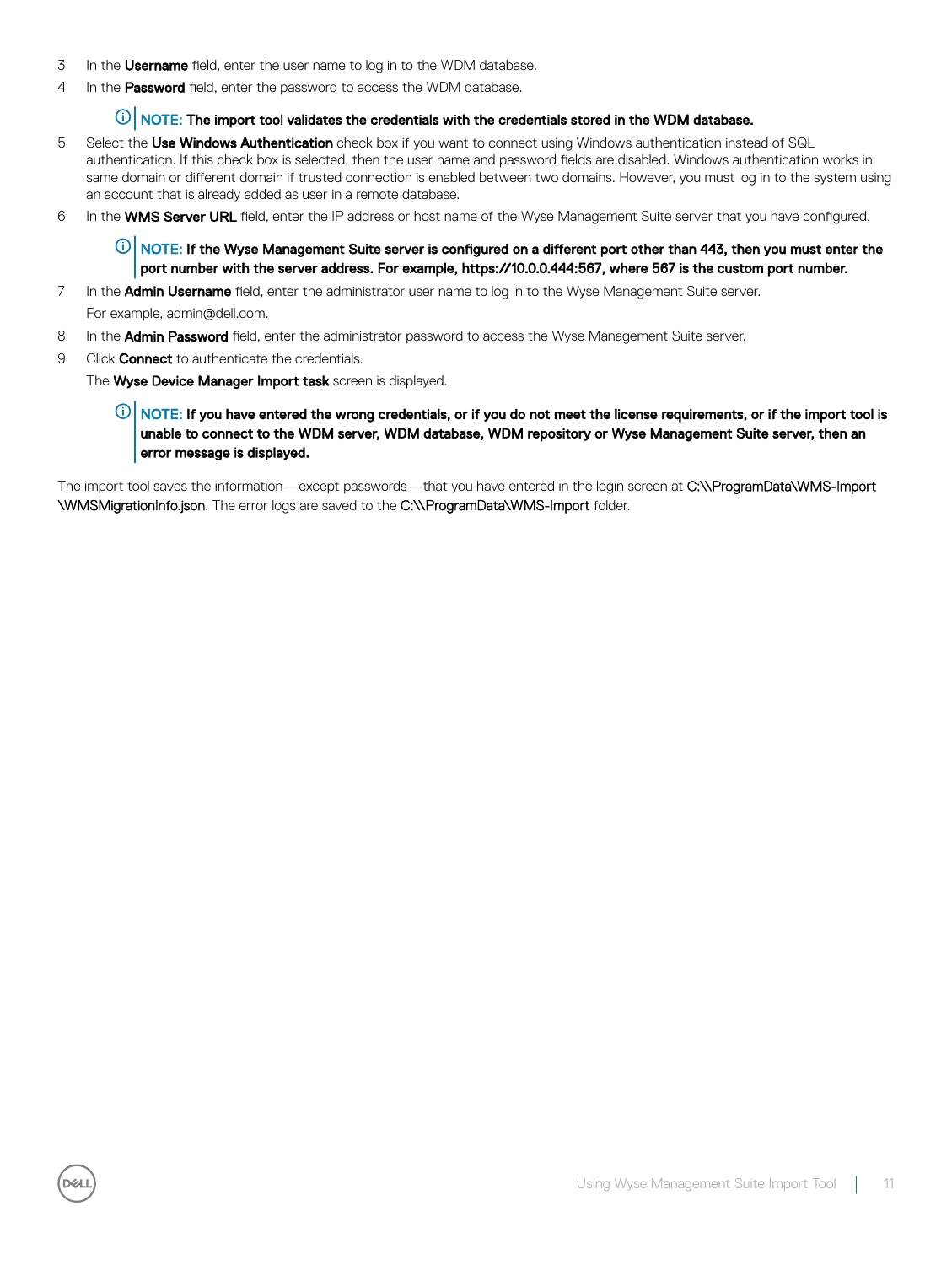# Importing data inventory

<span id="page-11-0"></span>Data import is the process of importing data inventories from Wyse Device Manager (WDM) to Wyse Management Suite.

In the WDM Import Task screen, you can perform each task independently. However, you must import the Windows-based WCM resources from WDM before importing the view and Windows profiles.

For each group and its subgroup:

- Wyse Management Suite creates a group with a group token enabled. The group token and group description are generated automatically.
- A single transaction is allowed to import view and the Windows-based profiles. To import the data again after importing groups, devices and profiles, you must roll back the transaction using the Rollback option.

### $\triangle$  CAUTION: The Rollback option erases all the data imported to Wyse Management Suite.

After the rollback activity is complete, you can import the data again using the View and WES Profiles option.

- Wyse Management Suite creates a group level configuration policy for the created group profile.
- The server creates an event of the import task that includes the number of groups, devices, and profiles.

#### Topics:

- Importing RSP packages
- [Importing Windows-based WCM resources](#page-12-0)
- Importing view and Windows-based profiles

## Importing RSP packages

To import the RSP packages to Wyse Management Suite:

- 1 Start the Wyse Management Suite Import Tool as explained—see [Getting started with Wyse Management Suite Import Tool.](#page-9-0)
- 2 In the RSP Packages section, click START IMPORT.

A list of RSP packages available in WDM is displayed. Each RSP package displays the following attributes:

- NAME-Displays the name of the RSP package.
- TYPE—Displays the type of the RSP package. Only RSP packages of the application and image type are listed.
- OS—Displays the operating system associated with the RSP package.
- **STATUS**—Displays the import status of the RSP package.
- 3 Select the RSP packages that you want to import, and click Import.

### *O* NOTE:

- You can use the **Search** box to search an RSP package in the list. Type the name of the RSP package in the **Search** box, and press **Enter**
- You can click the respective column headers to sort the objects in ascending or descending order.

The import status of a package is displayed as **In-Progress**. The time taken to import the RSP packages varies from minutes to hours depending on the size of the RSP package. The import status of a package is changed to **Imported** after the package is imported to the Wyse Management Suite repository. The import status of a package is changed to Failed if the package import is unsuccessful. For more information about the import status screen—see [Viewing import status of RSP packages](#page-12-0).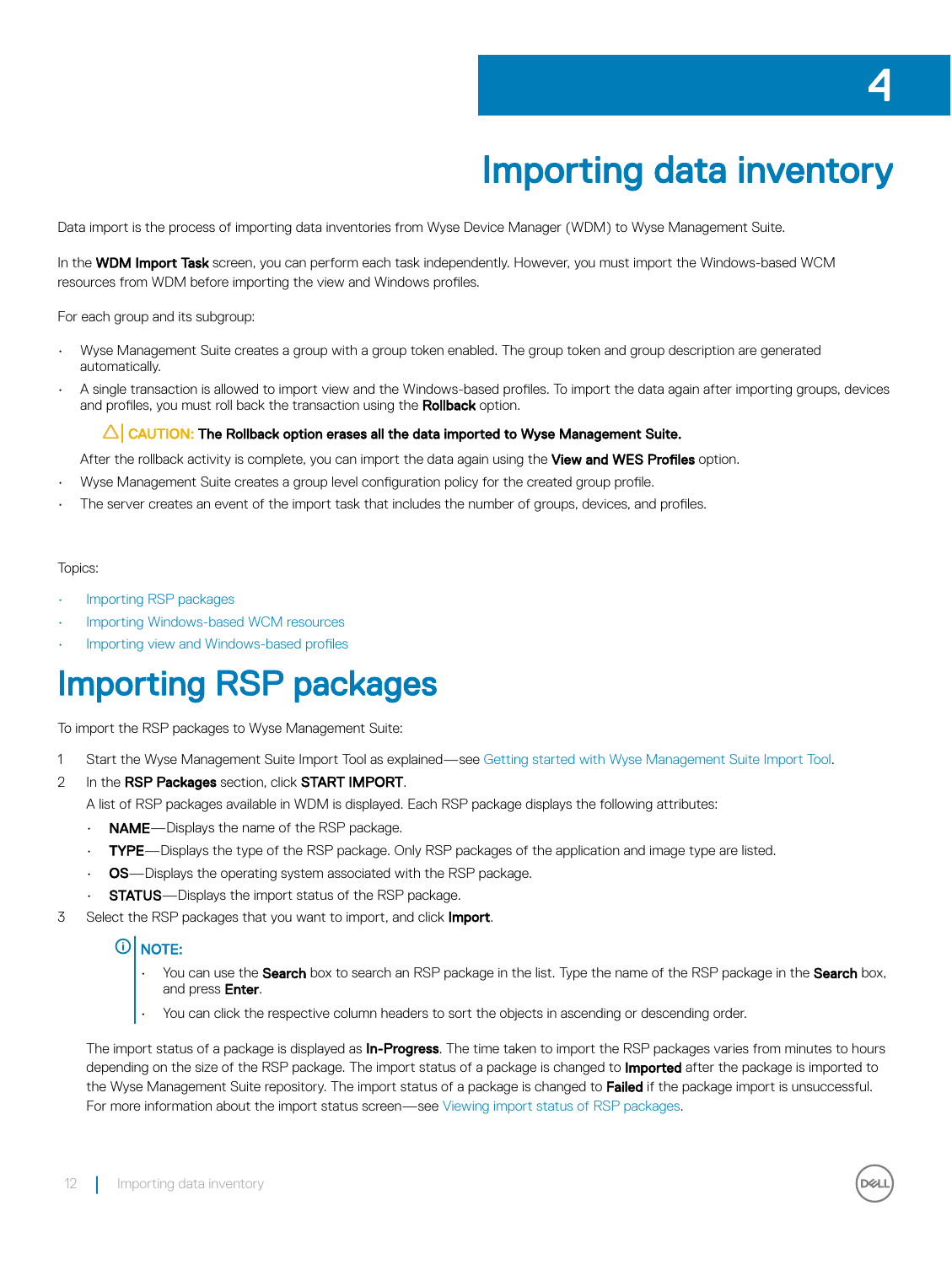#### <span id="page-12-0"></span>തി NOTE:

- Packages are imported even if they are part of pending updates or if they are assigned to Default Device Configuration (DDC).
- Raw images are transferred to valid RSP packages.
- If the disk size on the network drive is less than the size of selected packages, then the import tool displays an error message.
- Configuration Packages cannot be imported using the RSP Packages import screen. You can import the Configuration Packages in the Profile Manager for Windows clients using the View and WES Profiles option.

Dell recommends that you click the Validate Repository Access link to validate whether the Wyse Management Suite local repository is accessible. If the Wyse Management Suite local repository is configured, then you can enter the Wyse Management Suite local repository. If the Wyse Management Suite local repository is not accessible, then enter the network credentials.

## Viewing import status of RSP packages

After you import RSP packages using the WDM Import task screen, the task status screen is displayed automatically. The status screen lists the following attributes:

- **Imported Packages**—Displays the total number of RSP packages that are successfully imported.
- Pending Packages—Displays the total number of RSP packages that are pending to be imported. To import a pending RSP package, click the link and start the import activity again.
- **Failed import Packages**—Displays the total number of RSP packages that failed during import. To import a failed RSP package, click the link and start the import activity again.

### NOTE:

- After the import activity of the RSP packages is complete, the VIEW STATUS option is displayed during next login or after you click Back to Task.
- The date of the last import activity is displayed in the RSP packages task section.

## Limitations

The following are the limitations for importing RSP packages:

- Hidden or inactive packages are not imported from WDM.
- Software package names containing Tools are not imported from WDM. No Image is an empty package used only on Default Device Configuration (DDC).

# Importing Windows-based WCM resources

To import the resources associated with Windows-based Configuration Packages to Wyse Management Suite:

- 1 Start the Wyse Management Suite Import Tool—see [Getting started with Wyse Management Suite Import Tool.](#page-9-0)
- 2 In the WES WCM Resources section, click START IMPORT.
	- A list of the Windows-based WCM resources available in WDM is displayed. Each resource displays the following attributes:
	- **NAME**—Displays the name of the resource.
	- TYPE-Displays the type of the resource, either wallpaper or Windows wireless profile.
	- **OS**—Displays the operating system associated with the resource.
	- **STATUS**—Displays the import status of the resource.
- 3 Select the resources that you want to import, and click **Import**.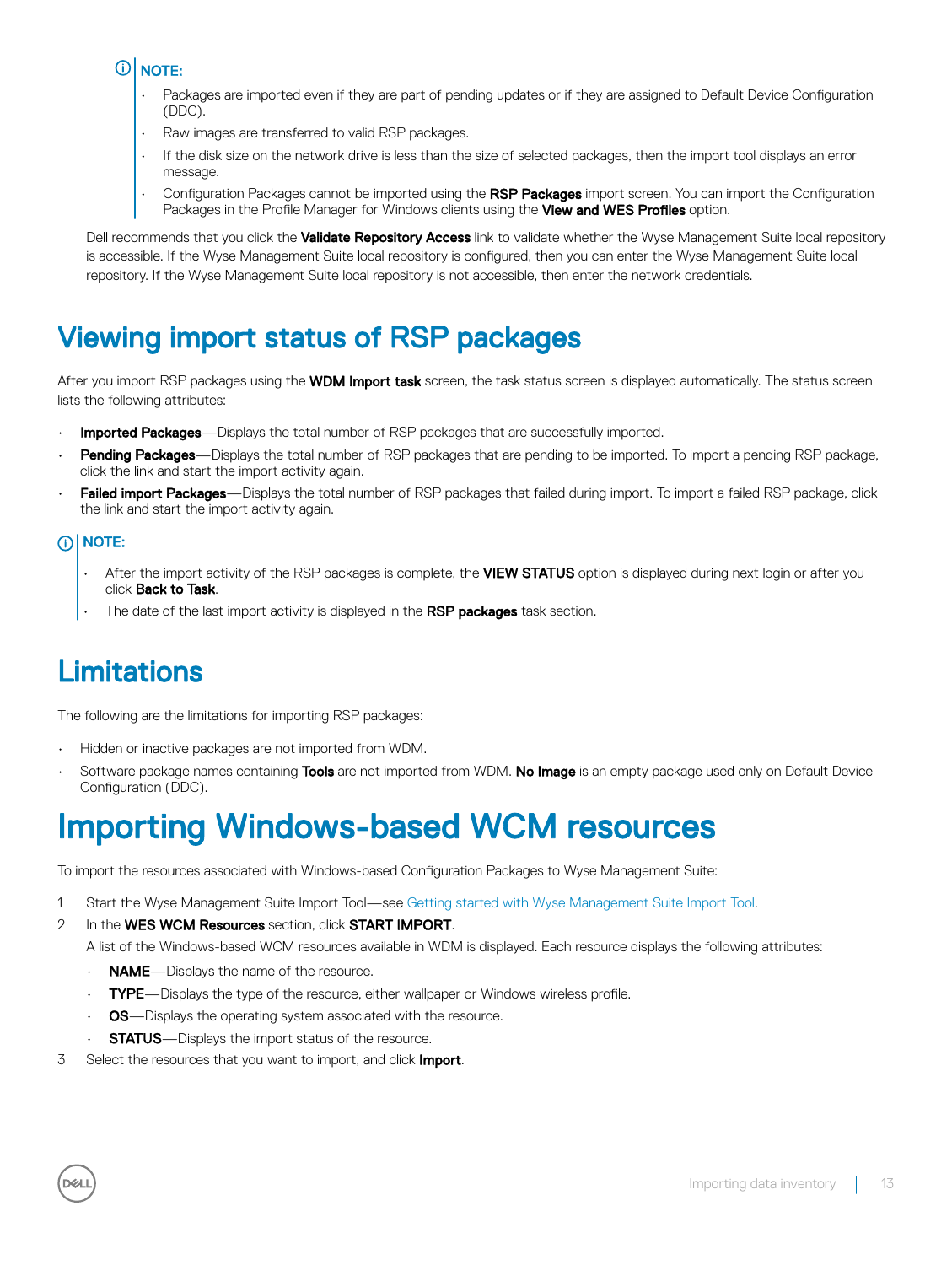## <span id="page-13-0"></span>**OI** NOTE:

- You can use the Search box to search for a resource in the list. Type the name of the resource in the Search box, and press Enter.
- In the Wyse Management Suite Import Tool, the package name is prefixed with an underscore followed by the resource name. When you import the corresponding configurations, the tool updates the name in same manner. However, the WDM data remains unaltered, and the changes are made internally by the import tool.
- You can click the respective column headers to sort the objects in ascending or descending order.

The import status of a resource is displayed as **In-Progress**. The import status of a resource is changed to **Imported** after the resource is imported to the Wyse Management Suite repository. The import status of a resource is changed to Failed if the resource import is unsuccessful. For more information about the import status screen—see Viewing import status of Windows-based WCM resources.

## Viewing import status of Windows-based WCM resources

After you import Windows-based Wyse Configuration Manager (WCM) resources using the WDM Import task screen, the task status screen is displayed automatically. The status screen lists the following attributes:

- Imported Packages-Displays the total number of resources that are successfully imported.
- Pending Packages—Displays the total number of resources that are pending to be imported. To import a pending resource, click the link and start the import activity again.
- Failed import Packages—Displays the total number of resources that failed during import. To import a failed resource, click the link and start the import activity again.

## *G* NOTE:

- After the import activity of the resources is complete, the VIEW STATUS option is displayed during next login or after you click Back to Task.
- The date of the last import activity is displayed in the WES WCM resources task section.

## Importing view and Windows-based profiles

Windows-based Wyse Configuration Manager (WCM) resources used in the Windows-based profiles must be imported before importing profiles to Wyse Management Suite. For more information about importing Windows-based WCM resources—see [Importing Windows](#page-12-0)[based WCM resources](#page-12-0).

You can select only one view to import groups, devices and profiles. This is because Wyse Management Suite supports only one group hierarchy, which is equivalent to a view in WDM.

To import a view and Windows-based profile to Wyse Management Suite:

- 1 Start the Wyse Management Suite Import Tool—see [Getting started with Wyse Management Suite Import Tool.](#page-9-0)
- 2 In the View and WES Profiles section, click START IMPORT.
	- The View and WES Profiles screen is displayed with two options—Create and Build. By default, the Create option is selected.
- 3 On the View and WES Profiles screen, perform any one of the following tasks:
	- Create groups and devices using one of the existing WDM views—see [Creating using existing WDM views.](#page-14-0)
	- Create groups and devices using the WDM default group types, or create a particular group hierarchy in the Wyse Management Suite that is not assigned as a view in WDM—see, [Creating using default WDM group types](#page-14-0).
- 4 Click **Import**.

The import status is displayed as *In Progress*. The time taken to import view and the Windows-based profiles varies from minutes to hours depending on the size of the data that is being imported. The import status is changed to **Imported** after the data is imported to the Wyse Management Suite repository. The import status is changed to Failed if the data import is unsuccessful. For more information about the import status screen—see Viewing import status of view and Windows-based profiles.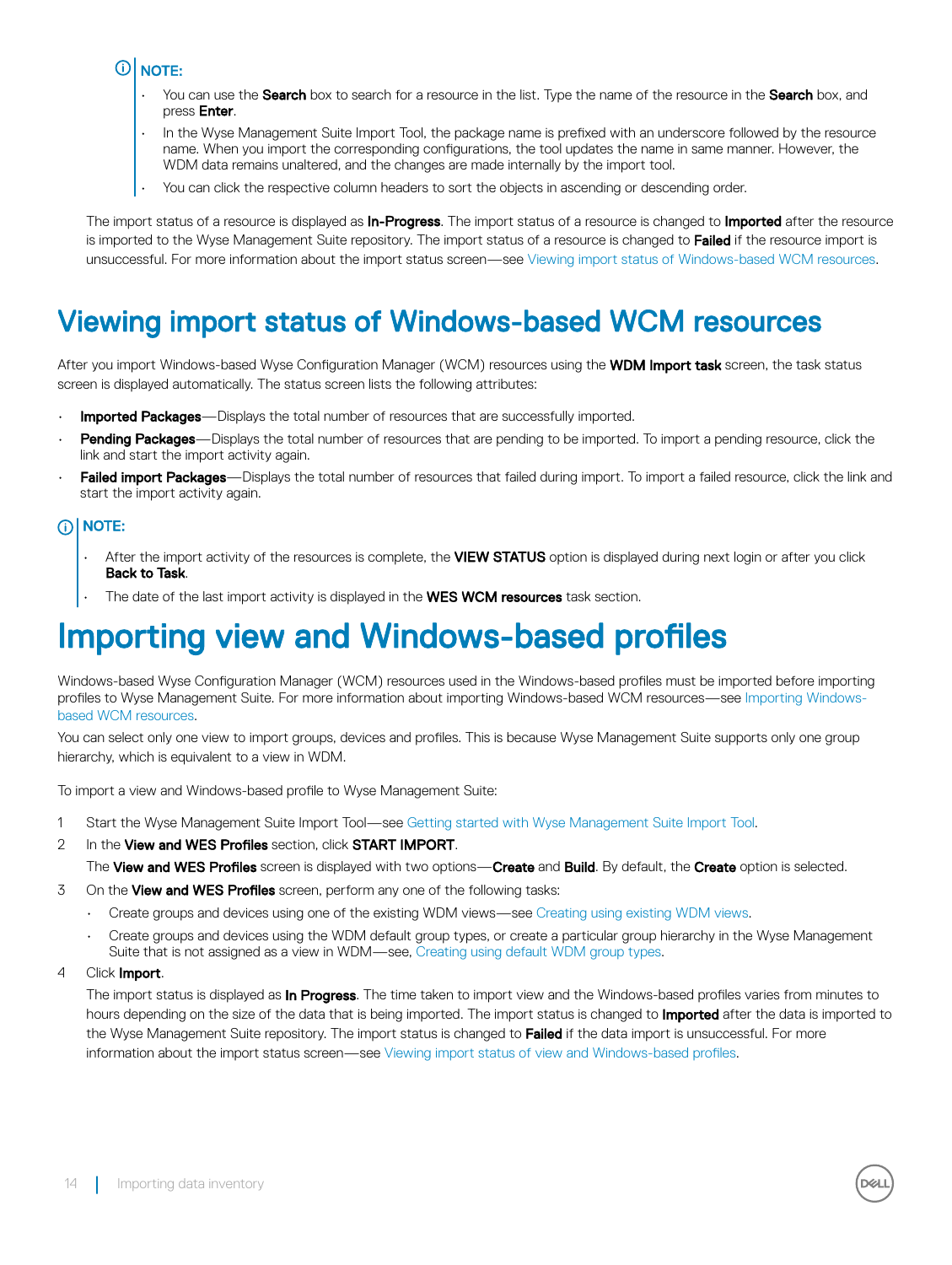## <span id="page-14-0"></span>Using existing WDM views

To create groups and devices using one of the existing Wyse Device Manager (WDM) views:

1 On the **View and WES Profiles** screen, click the **Create** radio button.

A drop-down list with the groups assigned to the selected view (except All Devices) is displayed. By default, all the groups under the view are selected for migration.

2 From the drop-down list, select a view and click Next.

## O NOTE:

- You can only select a view with nine or less levels of the group hierarchy.
- If there are group levels with empty values, then the group levels are renamed to NotSet. However, if the group levels are missing in WDM, then they are assigned to the available parent.
- If there are resources for wallpaper and wireless in profile/configuration, then the resource file names are prefixed with the configuration package name in WDM followed by underscore. For example, packagename\_resourcename.
- 3 Select any of the following options based on your requirement:
	- Groups-By default, the Groups check box is selected.
	- **Devices**—If you want to import devices that are already associated to the selected view in WDM, then select the Devices check box, and click **Next**.
	- WES Profiles—If you want to import a Windows-based profile that is already assigned to the selected view in WDM, select the WES Profiles check box, and click Next.

The screen displays the group hierarchy with devices and profiles that are assigned to each group.

### $\textcircled{\tiny{1}}$  NOTE: You can select both Devices and WES Profiles check boxes if you want to assign both devices and WES profiles to the selected view.

All configuration assignments in WDM are selected, and you cannot make any modifications. Actual assignment of device configuration to specific groups can be performed only using the **Build** option. For more information—see Using default WDM group types.

Follow step 4 to continue the import process—see Importing view and Windows-based profiles.

## Using WDM default group types

To create groups and devices using Wyse Device Manager (WDM) default group types, or to create a particular group hierarchy in Wyse Management Suite and that grouping is not assigned as a view in WDM:

1 On the **View and WES Profiles** screen, click the **Build** radio button.

A drop-down menu with all the default group types in WDM is displayed. The order determines the group hierarchy structure.

To create the group hierarchy, you can select a maximum of nine levels. The **Default Policy Group** is available as a default option in the Wyse Management Suite. The group hierarchy is part of Default Policy Group, and therefore the total hierarchy depth in Wyse Management Suite can be maximum of 10 including **Default Policy Group**. After you dynamically create a group hierarchy using WDM default groups, you can assign the Configuration Packages to the group.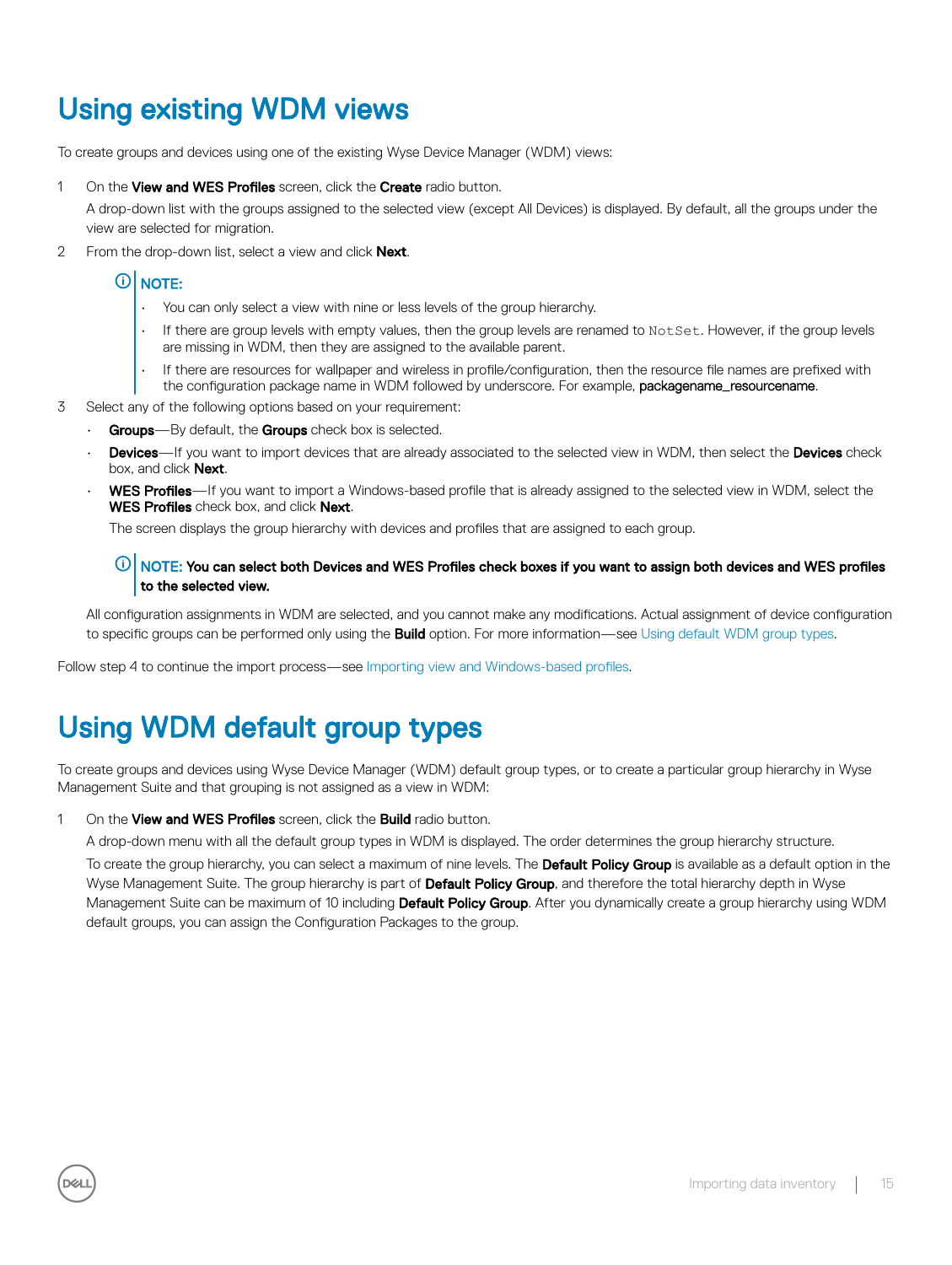#### <span id="page-15-0"></span>രി NOTE:

- All Devices view in WDM cannot be imported.
- You cannot assign more than one WDM Configuration Package to a group.
- You can have multiple views in WDM, but you can import only one view to the Wyse Management Suite. If you do not want to import an existing view from WDM, then you can create a group hierarchy using the **Build** option, and complete the import activity.
- When you do not have profiles assigned to views, and you use an individual JSON Configuration Package in WDM, then you can select the Configuration Packages and assign the packages to the required groups.
- 2 From the drop-down menu, select a group type. If you want to create a group hierarchy, click the plus sign (+) next to the drop-down menu, and start adding the group types. If you select a default group type from the list at any level, the same group type is not listed again for selection.

#### $\Omega$ NOTE:

- If there are group levels with empty values, then the group levels are renamed to NotSet. However, if the group levels are missing in WDM, then they are assigned to the available parent.
- If there are resources for wallpaper and wireless in profile/configuration, then the resource file names are prefixed with the configuration package name in WDM followed by underscore (\_), that is, packagename\_resourcename.
- 3 Select any of the following options based on your requirement:
	- Groups-By default, the Groups check box is selected.
	- **Devices**—To associate devices to a group in the created view, select the **Devices** check box, and click Next.
	- **WES Profiles**—To assign a Windows-based profile to a group in the created view:
		- 1 Select the WES Profiles check box, and click Next.
		- 2 From the **Profile** drop-down list, select a profile.
		- 3 From the Group drop-down list, select a group.

#### $\odot$ NOTE: To add more profiles and groups, click the plus sign (+) next to the drop-down menu, and start adding profiles and groups. When you are creating the group hierarchy, ensure that you select only up to nine group levels so that the maximum number of groups does not exceed the supported levels of Wyse Management Suite.

You can select both Devices and WES Profiles check boxes if you want to assign both devices and Windows-based profiles to the created view.

Follow step 4 to continue the import process—see Importing view and Windows-based profiles.

## Viewing import status of view and Windows-based profiles

After you import the view and Windows-based profiles using the WDM Import task screen, the task status screen is displayed automatically. The status screen displays the following attributes:

- **Imported Groups**—Displays the total number of groups that are successfully imported.
- Imported Profile—Displays the total number of Windows-based profiles that are successfully imported.
- **Imported Devices**—Displays the total number of devices that are successfully imported.
- Failed import Groups—Displays the total number of groups that failed during import. To import a failed group, perform the rollback activity, and then import the group again.
- Failed import Profile—Displays the total number of Windows-based profiles that failed during import. To import a failed profile, perform the rollback activity, and then import the profile again.
- Failed import Devices—Displays the total number of devices that failed during import. To import a failed device, perform the rollback activity, and then import the device again.

## NOTE:

- After the import activity of the view and Windows-based profiles is complete, the VIEW STATUS and Rollback options are displayed during next login or after you click **Back to Task**. For more information about rollback capability—see [Rollback capability](#page-16-0).
- The date of the last import activity is displayed in the View and WES Profile task section.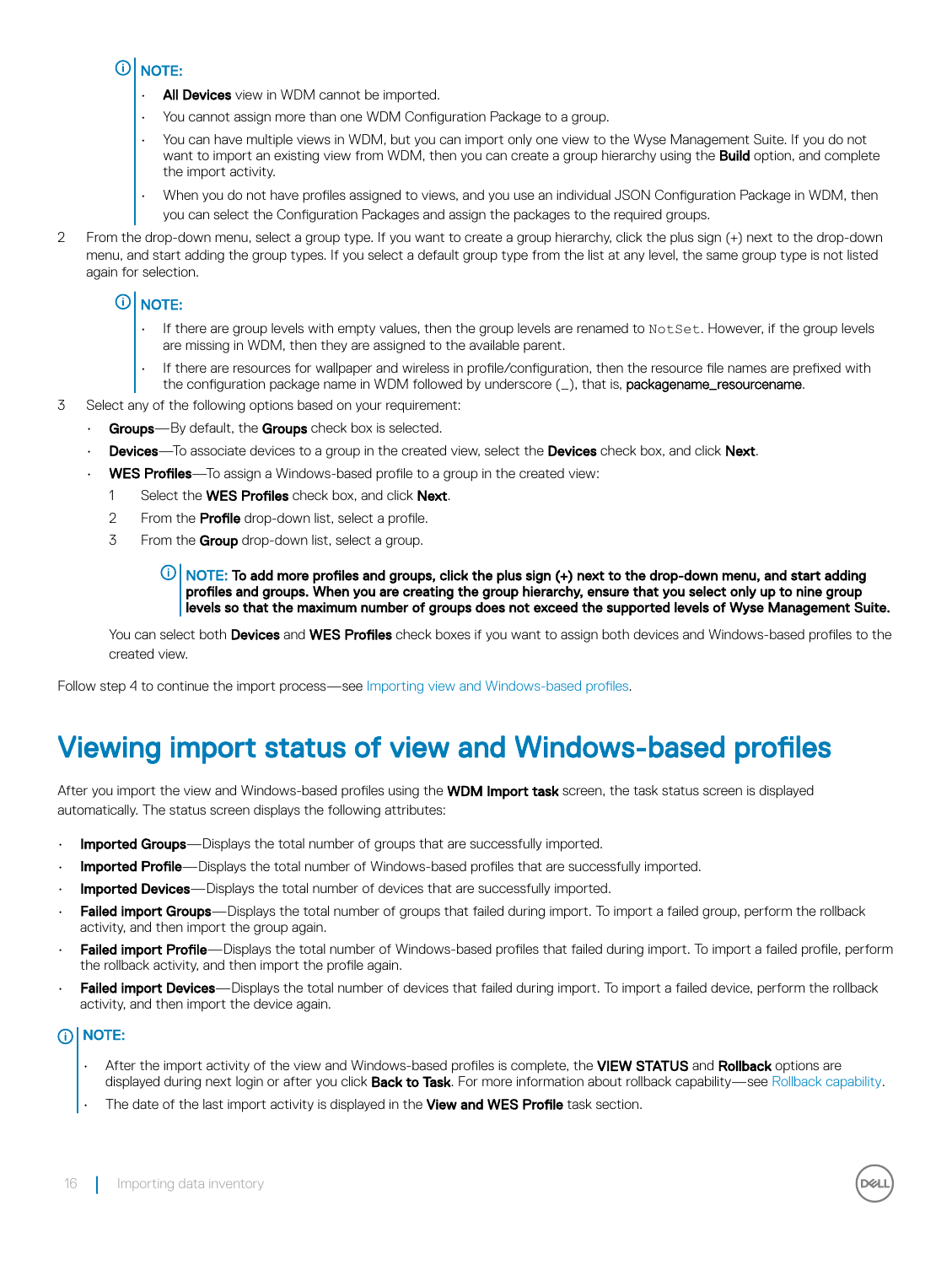## <span id="page-16-0"></span>Rollback capability

Wyse Management Suite Import tool provides you with a Rollback option to erase all groups, devices, and profiles imported to Wyse Management Suite.

#### $\triangle$  CAUTION: The Rollback option erases all the data imported to Wyse Management Suite. Any group, device, or profile created by Wyse Management Suite administrator is also removed from Wyse Management Suite.

After rollback, you can perform the view and profiles import activity again. To perform a rollback:

- 1 Go to the **WDM Import Task** screen.
- 2 In the View and WES Profiles area, click Rollback. If you have any device registered to Wyse Management Suite, then you are prompted to reconfirm whether you want to continue the rollback process.
- 3 Click **Rollback**.

The time taken to complete the rollback process depends on the size of the data inventory that is imported to the Wyse Management Suite.

NOTE: Rollback feature is supported only for view and Windows-based profiles.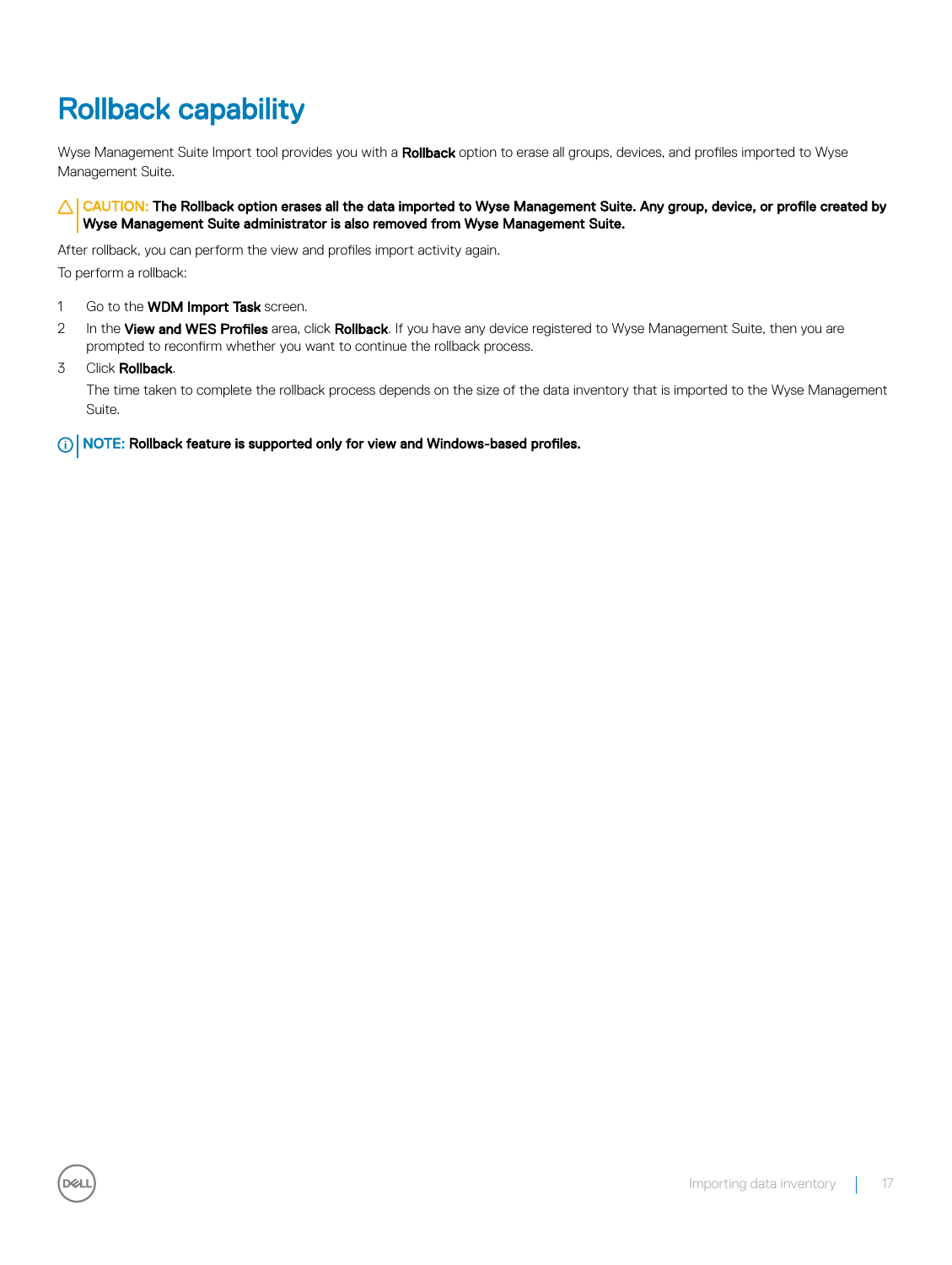# <span id="page-17-0"></span>Switching devices from Wyse Device Manager to Wyse Management Suite

After you import all the devices from Wyse Device Manager (WDM) to Wyse Management Suite, the device registration status in the Wyse Management Suite console is displayed as **Pre-registered**.

Deploy an RSP package to switch the Windows Embedded Standard, Windows 10 IoT Enterprise, ThinLinux, and SUSE Linux devices from WDM to Wyse Management Suite. Deploying an RSP package changes the connectivity from WDM to Wyse Management Suite and upgrades the Wyse Device Agent (WDA) to a newer version.

Deploy an INI parameter to switch the ThinOS devices from WDM to Wyse Management Suite.

### **GINOTE:**

- For each device in the group, the device is pre-registered to the group. Pre-registration fails if the MAC address exists in the tenant. If the import data has devices with a duplicate MAC address, only the first device with the MAC address is successfully imported.
- Wyse Management Suite matches a device to an existing pre-registered device using the MAC address. If the MAC address is correct, the group ownerId of the pre-registered device is returned. If the MAC address is incorrect or unavailable, then the device is placed in an unmanaged group.

After you switch the devices from WDM to Wyse Management Suite, the device registration status in the Wyse Management Suite console is changed to **Registered**.

#### Topics:

- Supported operating systems
- [Deploying RSP package to ThinLinux devices](#page-18-0)
- [Deploying RSP package to SUSE Linux devices](#page-18-0)
- [Deploying RSP package to Windows-based devices](#page-18-0)
- [Deploying INI parameter to ThinOS devices](#page-19-0)

# Supported operating systems

Device switch functionality is supported on the following operating systems:

- Windows Embedded Standard 7—32-bit
- Windows Embedded Standard 7 Professional—64-bit
- Windows Embedded 8 Standard—64-bit
- Windows 10 IoT Enterprise—64-bit
- **ThinLinux**
- SUSE Linux Enterprise
- ThinOS and ThinOS Lite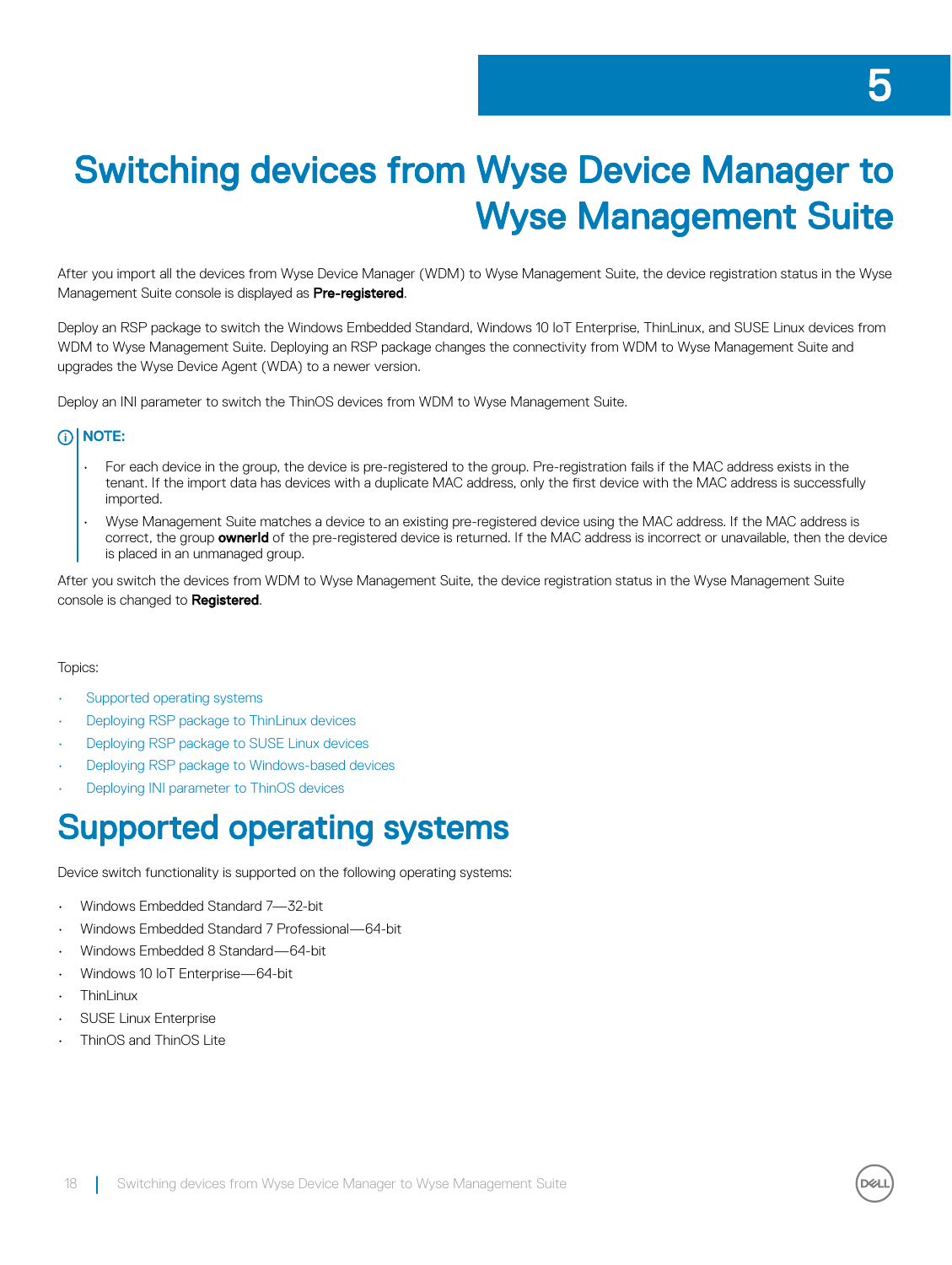# <span id="page-18-0"></span>Deploying RSP package to ThinLinux devices

To deploy an RSP package to the ThinLinux-based devices:

- 1 Download the RSP package from the [Dell Digital Locker.](https://www.dell.com/support/software/us/en/4)
- 2 Register the downloaded RSP package to the Wyse Device Manager (WDM) v5.7.2 or later.
- 3 In the Other Packages section, select the registered RSP package, and click Package Script. The Package Script screen is displayed.
- 4 Click Edit, and replace the server URL with the Wyse Management Suite server URL in the RSP package script. For example: "/bin/sh/tmp/deviceSwitchOver.sh https://wmserver.wms.com:443".
- 5 Click Save.
- 6 Deploy the RSP package to the ThinLinux devices using WDM. For information about installing an RSP package using WDM, see Wyse Device Manager v5.7.2 Administrator's Guide at [Dell.com/manuals](HTTP://WWW.DELL.COM/SUPPORT/HOME/US/EN/19/PRODUCT-SUPPORT/PRODUCT/WYSE-WMS/MANUALS).

# Deploying RSP package to SUSE Linux devices

To deploy an RSP package to the SUSE Linux Enterprise-based devices:

- 1 Download the RSP package from the [Dell Digital Locker.](https://www.dell.com/support/software/us/en/4)
- 2 Register the downloaded RSP package to the Wyse Device Manager (WDM) version 5.7.2 or later.
- 3 In the Other Packages section, select the registered RSP package, and click Package Script. The Package Script screen is displayed.
- 4 Click **Edit**, and do the following:
	- a Replace the tag <WMS Server URL> in the RSP package script with the Wyse Management Suite server URL.
	- b Replace the tag <MQTT Server URL> in the RSP package script with the notification server URL.
	- c Replace the tag <GroupToken> in the RSP package script with the group token.
	- For example, "/bin/sh/tmp/deviceSwitchOver.sh https://wmsserver.wms.com:443 wmsserver:1883 defa-quarantine".
- 5 Click Save.
- 6 Deploy the package to the SUSE Linux devices using WDM. For information about installing an RSP package using WDM, see Wyse Device Manager version 5.7.2 Administrator's Guide at [Dell.com/manuals](HTTP://WWW.DELL.COM/SUPPORT/HOME/US/EN/19/PRODUCT-SUPPORT/PRODUCT/WYSE-WMS/MANUALS).
- (i) NOTE: Dell recommends that you use the unmanaged group token—defa-quarantine—in the RSP package script. After the device is registered to the Wyse Management Suite, the device moves to the group.

# Deploying RSP package to Windows-based devices

To deploy an RSP package to the Windows-based devices:

- 1 Download the RSP package from the [Dell Digital Locker.](https://www.dell.com/support/software/us/en/4)
- 2 Register the downloaded RSP package to the Wyse Device Manager (WDM) version 5.7.2 or later.
- 3 In the Other Packages section, select the registered RSP package, and click Package Script. The Package Script screen is displayed.
- 4 Click Edit, and replace the server URL with the Wyse Management Suite server URL in the RSP package script.

### Example: "C:\Temp\WESMigrationUtil.exe WDA\_14.0.0.108\_Unified.exe https://wmsserver.wms.com:443" "+".

5 Click Save

**DELI** 

6 Deploy the package to the Windows-based devices using WDM. For information about installing an RSP package using WDM, see Wyse Device Manager version 5.7.2 Administrator's Guide at [Dell.com/manuals](HTTP://WWW.DELL.COM/SUPPORT/HOME/US/EN/19/PRODUCT-SUPPORT/PRODUCT/WYSE-WMS/MANUALS).

### (i) NOTE: The system reboots three times during the package deployment process.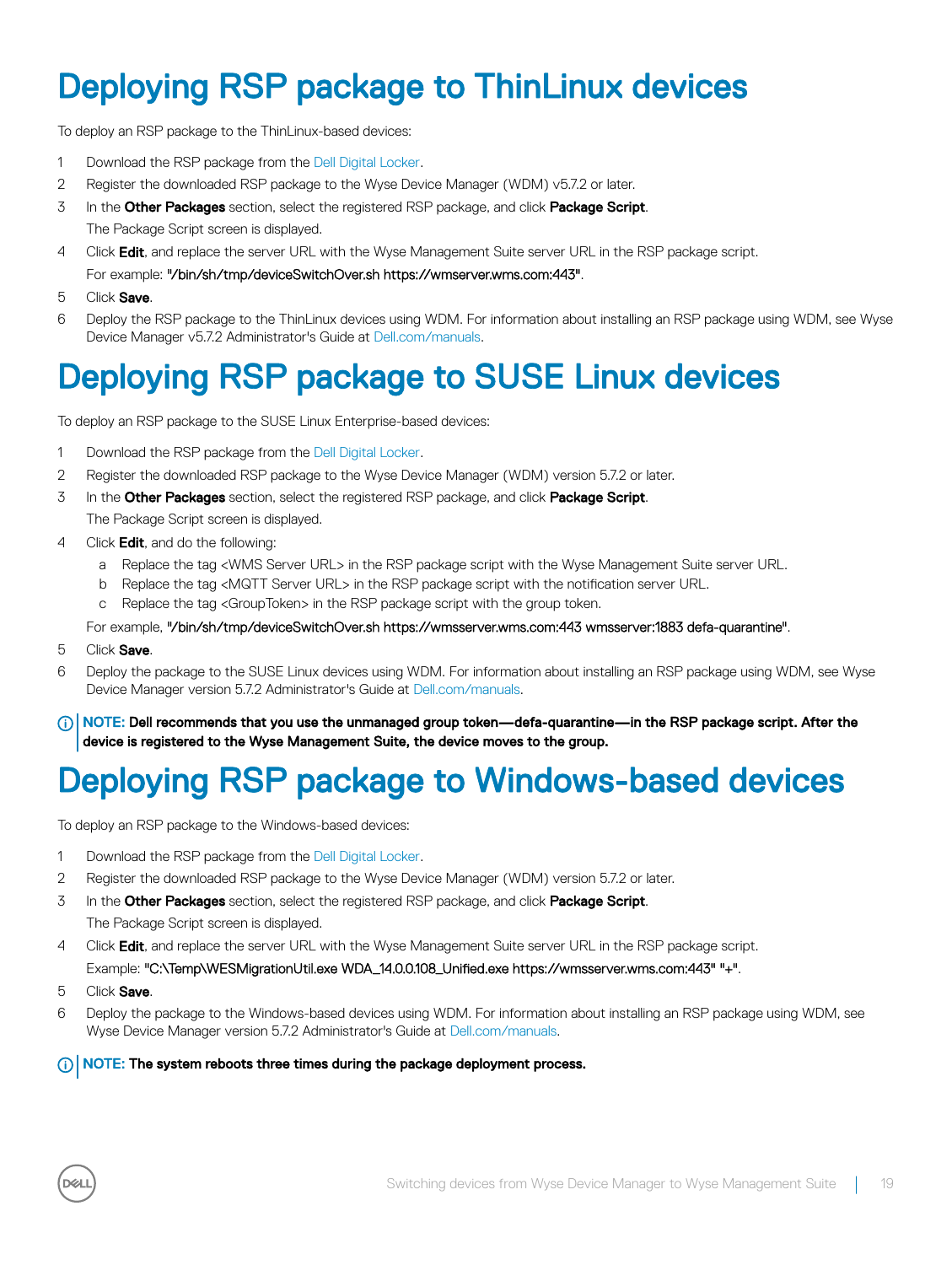# <span id="page-19-0"></span>Deploying INI parameter to ThinOS devices

Ensure that your devices run on ThinOS version 8.4 or later. To deploy an INI parameter to the ThinOS-based devices:

1 Create a wnos.ini file with the following INI parameters:

### Table 5. INI parameters

| ThinOS v8.5-based devices         | ThinOS v8.4-based devices             |
|-----------------------------------|---------------------------------------|
| AutoLoad=1                        | AutoLoad=1                            |
| SignOn=1                          | SignOn=1                              |
| WDAService=yes\                   | WDAService=yes\                       |
| Priority=WMS                      | Priority=CCM                          |
| $WMSEnable = yes$                 | CCMEnable=yes\                        |
| Server= <server url="">\</server> | CCMServer= <server url="">\</server>  |
| CAValidation=no\                  | GroupPrefix= <prefix>\</prefix>       |
| Override=yes                      | $GroupKey=\$                          |
|                                   | MQTTServer= <server url="">\</server> |
|                                   | CAValidation=no\                      |
|                                   | Override=yes                          |

 $\circled{0}$  NOTE: For ThinOS Lite devices, you must create a xen.ini file with the same INI parameters listed in the table.

2 Place the wnos.ini file in the C:\inetpub\ftproot\Rapport\WTOSCONFIG\WNOS folder of the Wyse Device Manager (WDM) server.

 $\ket{0}$  NOTE: You do not need to provide the group token information for ThinOS v8.5-based devices. The device registers to the default policy group, and the group token is automatically updated in the Wyse Device Agent user interface.

- 3 Enable the WTOS INI path upon checkin option in the Wyse ThinOS page of WDM Web UI. On WDM Microsoft Management Console (MMC), you can enable this option in the **Preferences** section of **Configuration Manager**.
- 4 Restart the device using WDM.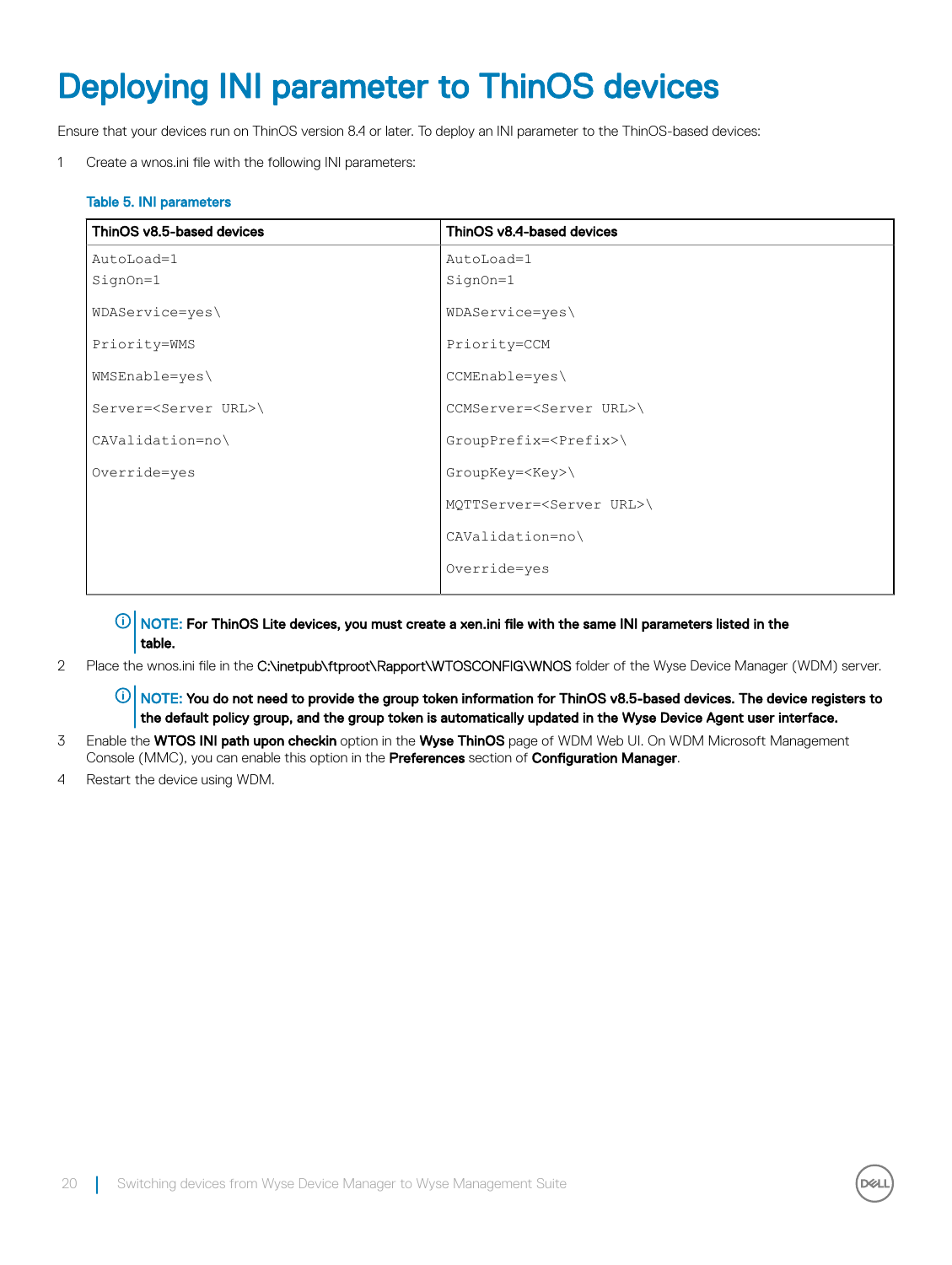# Post-migration

<span id="page-20-0"></span>Verify the data imported from Wyse Device Manager (WDM) to Wyse Management Suite. You can use the event logs to compare the total file count and capacity.

To verify that the data is successfully migrated:

- 1 Log in to the Wyse Management Suite.
- 2 On the Dashboard page, verify the device count for total devices imported from WDM.
- 3 On the **Dashboard** page, verify the summary of events for WDM import activity.
- 4 On the Groups and Configs page, verify the groups and policies imported from WDM.
- 5 On the Groups and Configs page, click the group that you have imported, and verify the corresponding configuration settings or resources.
- 6 On the Devices page, verify the devices switched from WDM. You can perform real time commands and verify whether the commands are responding to Wyse Management Suite.
- 7 On the **Apps and Data** page, verify the packages imported from WDM.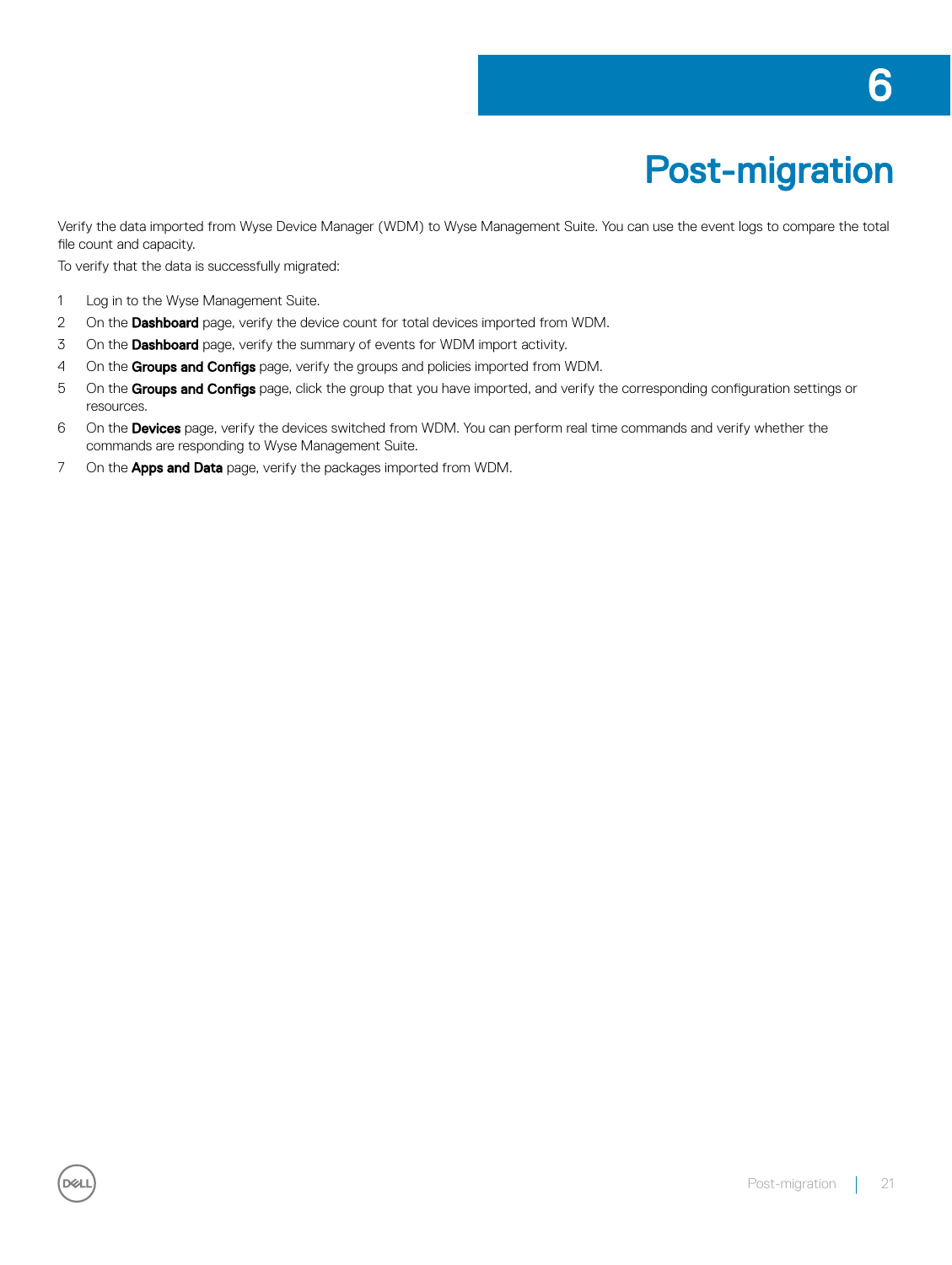# <span id="page-21-0"></span>Uninstalling Wyse Management Suite Import Tool

To uninstall Wyse Management Suite Import Tool:

- 1 Go to Control Panel, and click Programs **>** Programs and Features.
- 2 From the programs list, select Wyse Management Suite Import Tool.
- 3 Click **Uninstall**.

The Wyse Management Suite Import Tool Uninstaller screen is displayed. By default, the Remove radio button is selected.

4 Click **Next**.

After the uninstallation is complete, the uninstallation complete message is displayed.

5 Click Finish.

You can also uninstall Wyse Management Suite Import Tool by using Wyse Management Suite Import Tool installer.

- 1 Run the **WMS\_Import\_Tool.exe** file on your device. The Wyse Management Suite Import Tool Uninstaller screen is displayed. By default, the Remove radio button is selected.
- 2 Click **Next**.

After the uninstallation is complete, the Uninstallation Complete message is displayed.

3 Click Finish.

7